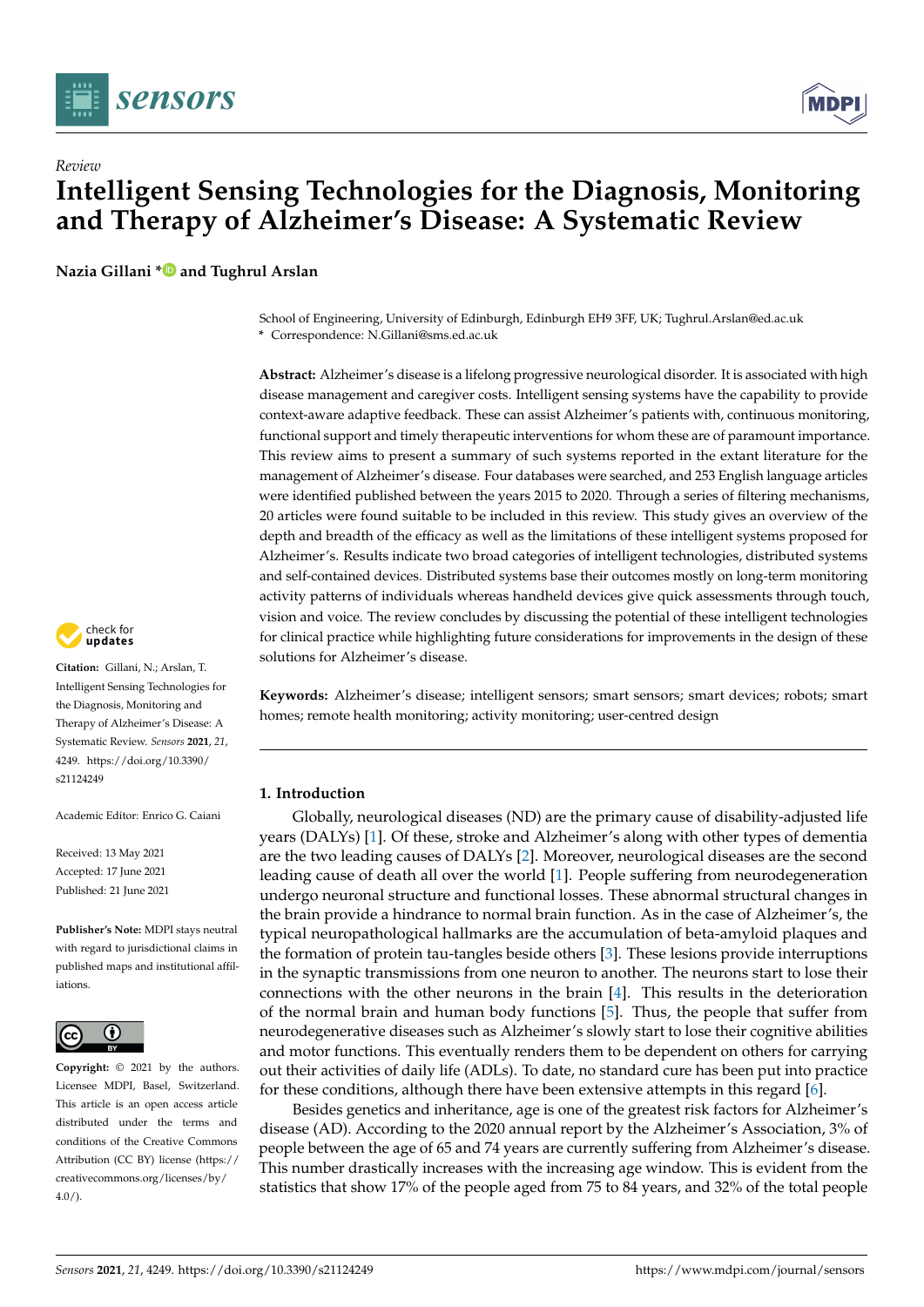aged 85 and above are currently suffering from Alzheimer's disease [\[7\]](#page-24-6). Neurodegeneration is relatively a slow process. However, once started, it cannot be reverted.

At present, the diagnosis of Alzheimer's disease heavily depends on neuroimaging techniques. These tests include brain scans such as Magnetic Resonance Imaging (MRI), Positron Emission Tomography (PET) and Computed Tomography (CT). These scans although being effective, prove to be a challenge for people with neurological conditions. These methods are bulky, expensive and even invasive as in the case of PET scan. Dedicated lab requirements result in random episodic monitoring of the Alzheimer's patient. This increases the chance for late detection of further neuronal damage. Moreover, the majority of the existing therapeutic solutions for Alzheimer's include physical exercises to retain the physical functionality of the body and cognitive exercises for strengthening the existing brain cells. However, for these type of solutions, dedicated time and frequent or continuous help of either a clinician, nurse, formal or informal caregiver are required. This all amounts to the social, emotional, economical and physical burden on the caregivers. Given the progressive nature of the disease, the individuals suffering from it must be monitored regularly or continuously.

With the advancements in ubiquitous and pervasive computing, cloud and wireless technology, topping it all up with Artificial Intelligence (AI), the literature is rich with their application in dementia  $[8-10]$  $[8-10]$ . The proliferation of miniature sensors in smart devices such as smartphones and tablets, and ambient sensors that are designed for smart homes are playing a substantial part in the remote and continuous monitoring of Alzheimer's disease [\[11\]](#page-24-9). Sensors form the backbone of these intelligent systems which enable these to sense various signals of interest from the environment. These sensors monitor signals from the humans and as well as the surroundings thus providing contextual information. These signals are then monitored and processed by embedded processors which provide an automatic response through actuators. This feature of the provision of apt feedback and response distinguishes these smart and intelligent technologies from the conventional ones [\[12](#page-24-10)[–14\]](#page-24-11). This particular strength can be used for the management of diseases where continuous monitoring and adaptive responses are required, such as in Alzheimer's disease. These technologies have the potential to provide autonomous care along with continuous yet remote monitoring of the patient improving their quality of life [\[15\]](#page-24-12).

A handful of review studies exist that focus on the complex and specific needs of Alzheimer patients using assistive technology. Costanzo et al. [\[16\]](#page-24-13) talk about the treatment and diagnostics of Alzheimer's disease and mild cognitive impairment (MCI) with the help of telemedicine. They emphasize the fact that the use of technological services such as emails and video conferencing can prove effective sources for the detection and follow-up between the patient and the doctors. The work in [\[17\]](#page-24-14) presents a scoping review of the general technological solutions for AD patients. Pillai and Bonner-Jackson [\[18\]](#page-24-15) provide an overview in their study on the randomized clinical trials for AD patients using general information and communication systems. The systems mentioned in their study are used for monitoring cognitive and functional decline. The study outlines the strengths and weaknesses of these systems focusing on randomized clinical trials; however, it includes published articles until 1 September 2014. Hence, it is not an up-to-date overview of these solutions anymore. Elfaki and Alotaibi [\[19\]](#page-24-16) present an overview of only the mobile health applications used for the assistance of AD. Studies [\[20,](#page-24-17)[21\]](#page-24-18) deal with the role of Virtual Reality Technology used for the diagnostics and cognition training of Alzheimer patients.

Based on the existing reviews, the following research gaps are identified:

- The existing reviews focus on the role of telemedicine or the general information and communication technologies for Alzheimer's disease [\[16,](#page-24-13)[17\]](#page-24-14). No recent review exists that focuses on the management of Alzheimer's disease alone, using intelligent systems and devices.
- The existing review studies focus on a sub-class of intelligent or smart assistive technologies such as mobile phones or virtual reality for AD [\[19](#page-24-16)[–21\]](#page-24-18) and do not cover a broader spectrum of intelligent feedback systems.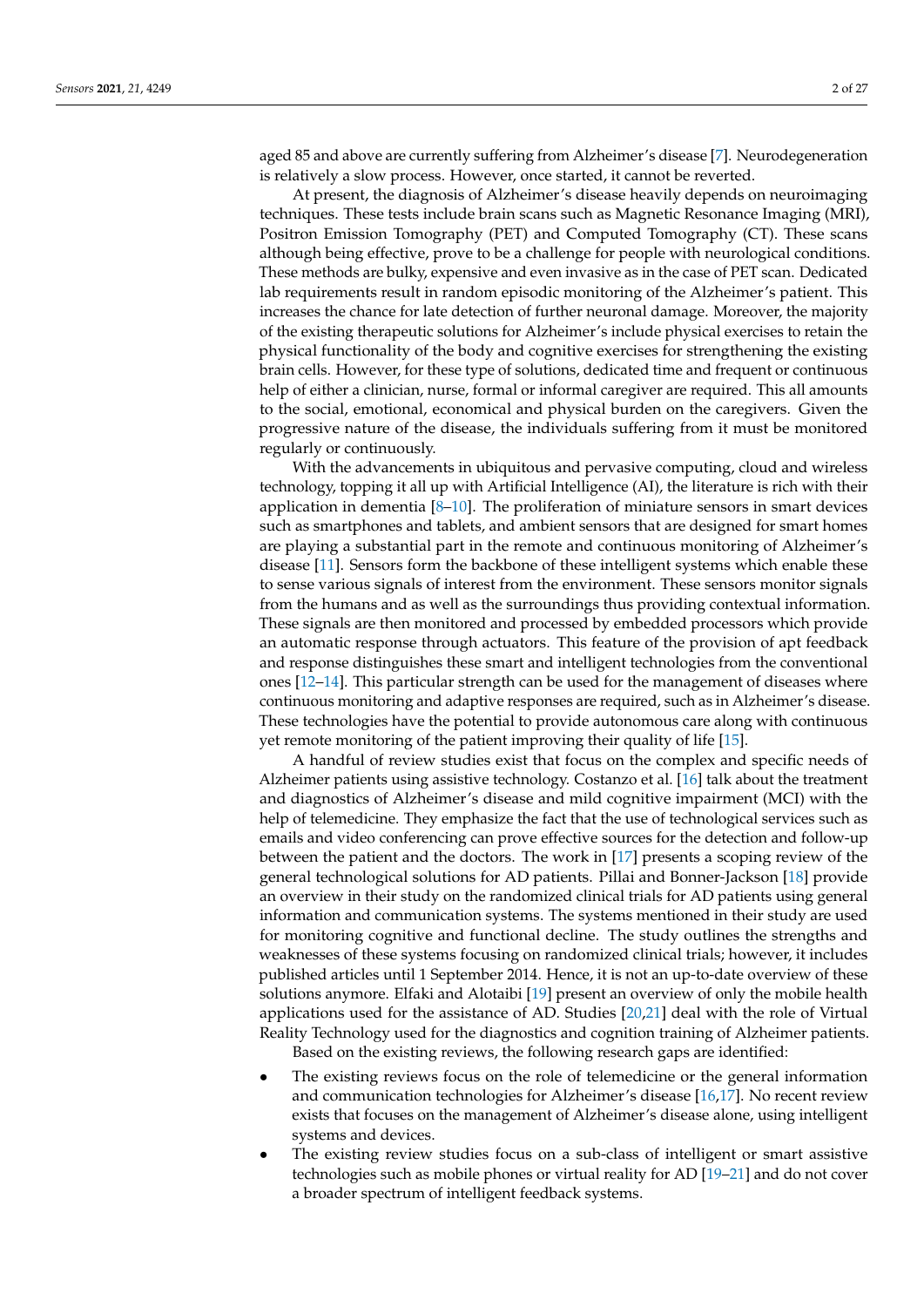- Some of the review studies are general in nature, covering intelligent technological solutions for all types of dementia, including Parkinson's disease, etc., such as in [\[14\]](#page-24-11). This hampers the understanding of how these intelligent solutions can effectively be used for the complex and intricate needs of Alzheimer's patients.
- The existing reviews either focus on part of the disease progression such as the early detection of AD [\[9,](#page-24-19)[20,](#page-24-17)[22\]](#page-24-20) or therapy [\[21\]](#page-24-18) or only on the monitoring of the functional decline of AD patients [\[18\]](#page-24-15). No review study exists that categorizes the intelligent solutions for the complete progression of Alzheimer's disease, hence, providing a comprehensive picture of the role of these sensing technologies for Alzheimer's disease.

Thus, there is a need for a recent up to date review that highlights the existing intelligent and smart technologies that are capable of assisting and managing Alzheimer's disease. This review study aims to provide an up-to-date state of the knowledge for the intelligent assistive technological solutions for Alzheimer's disease by searching the literature in the last five years. Moreover, according to [\[14\]](#page-24-11), the number of intelligent assistive technologies is doubling every five years. Hence, the current systematic review intends to address the above-mentioned research gaps and contributes to the literature in the following ways:

- It provides a detailed overview of the recently researched intelligent technologies mentioned in the literature, focusing only on Alzheimer's disease. Thus, the findings of the review will help in translating the researched solution into clinical practice as well as remote diagnosis and monitoring of the disease. The review tends to raise awareness of the potential of these automated intelligent solutions among the stakeholders (clinicians, caregivers and Alzheimer's patients). Moreover, emphasizing only on Alzheimer's disease will facilitate future research focus on the complex needs and particular symptoms of Alzheimer's patients.
- The review covers a broad spectrum of intelligent solutions designed and researched for the complete progression (diagnosis, monitoring and therapy) of Alzheimer's disease. This will aid in provision of a broader picture and a comprehensive understanding of the role of these sensing technologies throughout the Alzheimer's progression.
- The review study also aims to evaluate the efficacy and usability of these proposed solutions. For this purpose, the review focuses on the studies, identified in the searched databases, which implemented the solution and involved Alzheimer patients for the validity of their proposed intelligent solution.
- The review study discusses the practical implications of these intelligent solutions. Moreover, it also highlights the limitations of the current researched studies and the areas that need consideration for better and improved solutions, thus indicating new directions for researchers in this field.

The remaining review article is organized as follows: Section [2](#page-2-0) describes the materials and research methodology undertaken for the systematic review. It states the research questions for the current study, followed by the detailed description of the database search and the articles' screening methodology. Section [3](#page-4-0) gives a comprehensive analysis of the results identified in the literature search. This is followed by Section [4,](#page-18-0) which discusses the results, the social and economic impact of these technologies and how they can play a vital role in improving the quality of life of Alzheimer patients and of those who are responsible for caring for and treating them. This section also highlights the current limitations identified in the searched studies and provides suggestions for future improvements. Finally, Section [5](#page-23-0) provides the conclusion of the review study.

#### <span id="page-2-0"></span>**2. Materials and Research Methodology**

To provide an oriented and impactful outcome, the research questions addressed in our review article are explicitly stated in Table [1.](#page-3-0) The first two questions highlight the overall motivation behind the study. They focus on the kind of intelligent sensing technologies that exist in the literature for the care of Alzheimer's disease and the purpose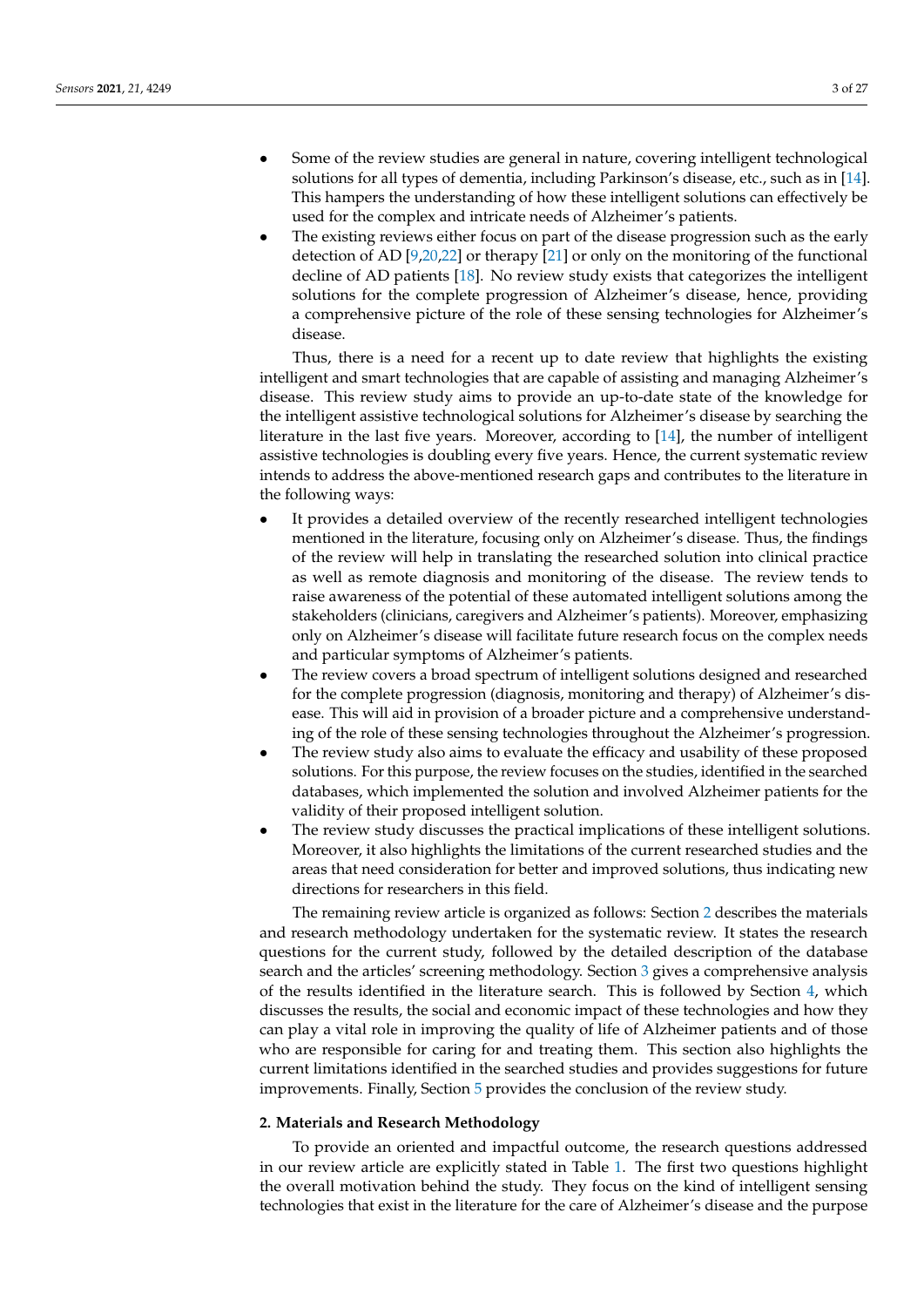served by these technologies, in its management. Keeping in view the scope of the current article, we tend to focus on intelligent sensing technologies that can provide low-cost solutions and do not require dedicated labs or expensive equipment for the diagnosis, treatment and monitoring of Alzheimer's disease patients. The third research question is a focused research question (FRQ). It tends to focus on how the different stakeholders are involved in the design of these systems and devices and what are the challenges faced and limitations in the existing solutions. Emphasis is given on how the proposed designs or prototypes have used the user-centric design approach.

| Type            | <b>Research Question</b>                                                                                                                                                          |
|-----------------|-----------------------------------------------------------------------------------------------------------------------------------------------------------------------------------|
| RO <sub>1</sub> | What intelligent technological solutions exist in the literature that may help<br>in the assistance and management (diagnosis, monitoring and therapy) of<br>Alzheimer's disease? |
| RO <sub>2</sub> | How do the proposed intelligent technological solutions help in the<br>assistance and management (diagnosis, monitoring and therapy) of<br>Alzheimer's disease?                   |
| <b>FRO</b>      | How are these intelligent systems and devices incorporating the user-centric<br>design and what are the limitations in the existing designs implementations?                      |
|                 | RO Research Question: ERO, Equipped Research Question                                                                                                                             |

<span id="page-3-0"></span>**Table 1.** Research questions.

RQ: Research Question; FRQ: Focused Research Question.

#### *Systematic Search Methodology*

A systematic search was carried out using the PRISMA guidelines [\[23\]](#page-24-21). Four databases were explored. The database search engines accessed were: Scopus, PubMed (Medline), Web of Science and IEEE Xplore. The articles searched were from 2015 until the 6 January 2021, the date on which the databases were searched. Only English language articles indexed in the above search engines were considered for inclusion in this review. The document type selected for the current review included only 'Articles' that were published in the journals whereas all remaining document type categories, such as books, book chapters, conference proceedings, etc., were excluded.

Significant consideration was given while choosing the keywords for searching the required studies. Various combinations were tried. As an example, the very first combination that was used by the authors was "Alzheimer" AND "smart OR intelligent" AND "sensor OR device". After seeing the results, a modification was made by adding the keywords 'assist, assistive or robot' with 'device OR sensor', to widen the spectrum of the required results. Hence, the final combination of the keywords used was the combination of: (Alzheimer) AND (smart OR intelligent) AND (device OR sensor OR assist OR assistive OR robot). These keywords were searched in the data fields of the 'Article title, Abstract and keywords' in the advanced search option. For example, the search strategy in the IEEE Xplore database performed on the 6 January, 2021 was: ("All Metadata": Alzheimer) AND ("All Metadata": smart OR "All Metadata": intelligent) AND ("All Metadata": device OR "All Metadata": sensor OR "All Metadata": assist OR "All Metadata": assistive OR "All Metadata": robot). The same was repeated for Scopus, Web of Science and PubMed databases.

This search methodology resulted in a total of 253 journal articles (Scopus: 63, Web of Science: 60, PubMed: 23 and IEEE Xplore: 107). Next, 57 duplicates were removed, first by using the EndNote software and then by screening the articles for the title, abstract and author names. Based on the scope and inclusion criteria, 121 articles were removed after screening the title and abstracts. Finally, reading of the full text of the remaining articles was carried out by the first author and thorough discussions between both the authors led to the inclusion of 20 articles. The inclusion and exclusion criteria used by the authors is described in detail below.

To be included in the current review study the articles needed to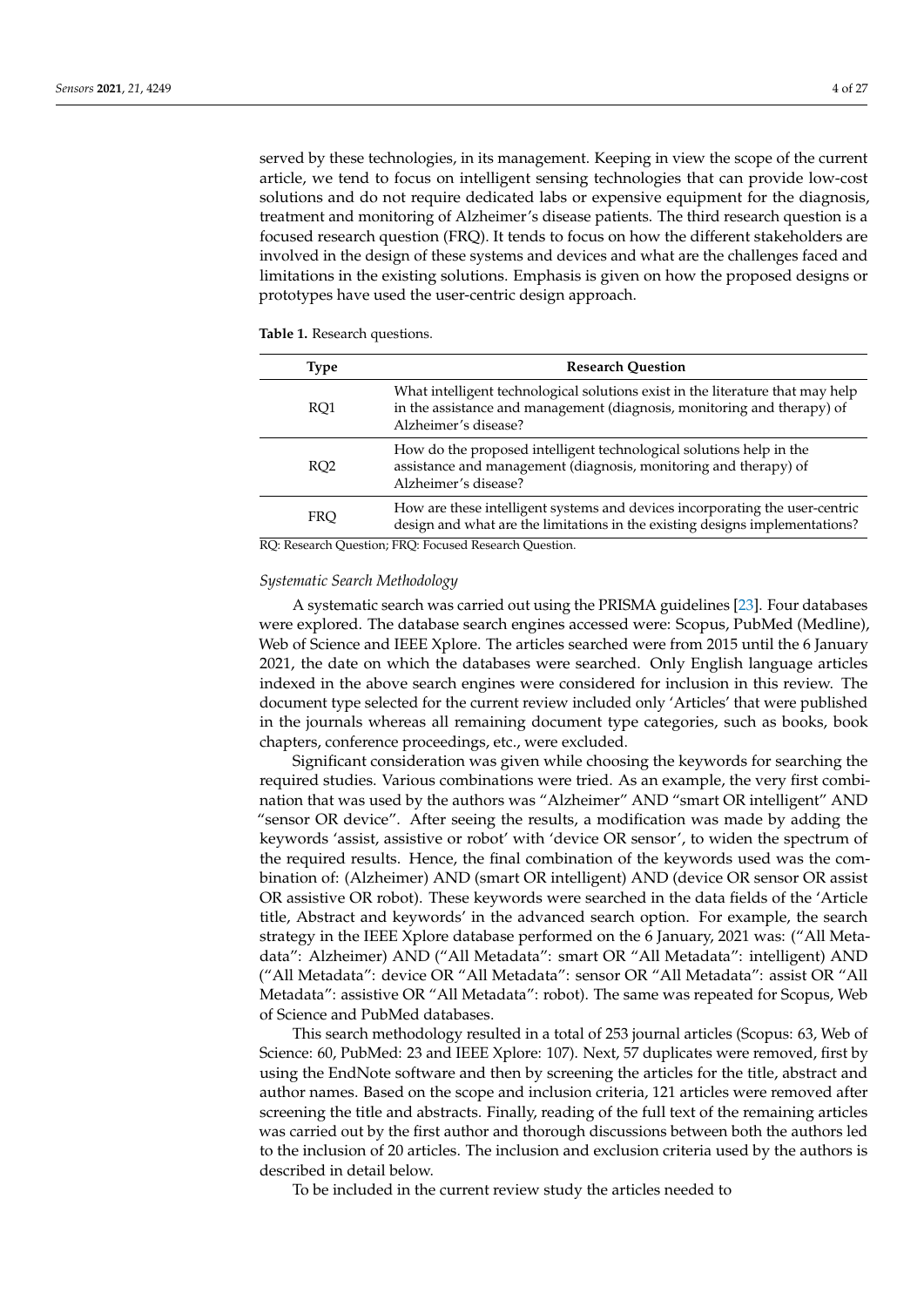- $\bullet$  Have included an intelligent or smart solution for the diagnosis, monitoring, assistance or therapy of Alzheimer's disease.
- Include Alzheimer's or MCI patients along with sufficient information about the methodology of the design and study. However, those studies were also included whose participants were older adults aged 55 years and above. The studies including young healthy controls were also included if they were used as a control group, acting as comparators to the AD patients.
	- Have sufficient information about the evaluation metric and result validation.
- Be written in the English language.
- Be a published journal article.
- Be published between the years 2015 to 2020.

However, the articles were not included if

- They had AI algorithms implemented on neuroimaging scans, EEG signals or similar data from existing Electronic Medical Records. • They had AI algorithms implemented on neuroimaging scans, EEG signals or similar
- Used specialized or dedicated lab equipment for the detection of metal ions, chemical executive or drug delivery inside the body.
- Were theoretical such as interviews or perspectives from caregivers.
- Implemented activity recognition or systems to mimic human behaviour for smart future agents. future agents.  $\epsilon_{\text{turb}}$  recognition or systems to mimic human behaviour for small  $\epsilon_{\text{turb}}$

Figure [1,](#page-4-1) below, describes the PRISMA flow diagram for the searching, screening, Figure 1, below, describes the PRISMA flow diagram for the searching, screening eligibility and inclusion of the identified articles for the current review. eligibility and inclusion of the identified articles for the current review.

<span id="page-4-1"></span>

Figure 1. PRISMA flow diagram for search methodology.

# <span id="page-4-0"></span>**3. Results**

Following the research methodology detailed in Section [2,](#page-2-0) a total of 20 articles were included in the analysis and classification for the current review paper. Two broad categorizations of the intelligent technologies used in the article studies were observed. These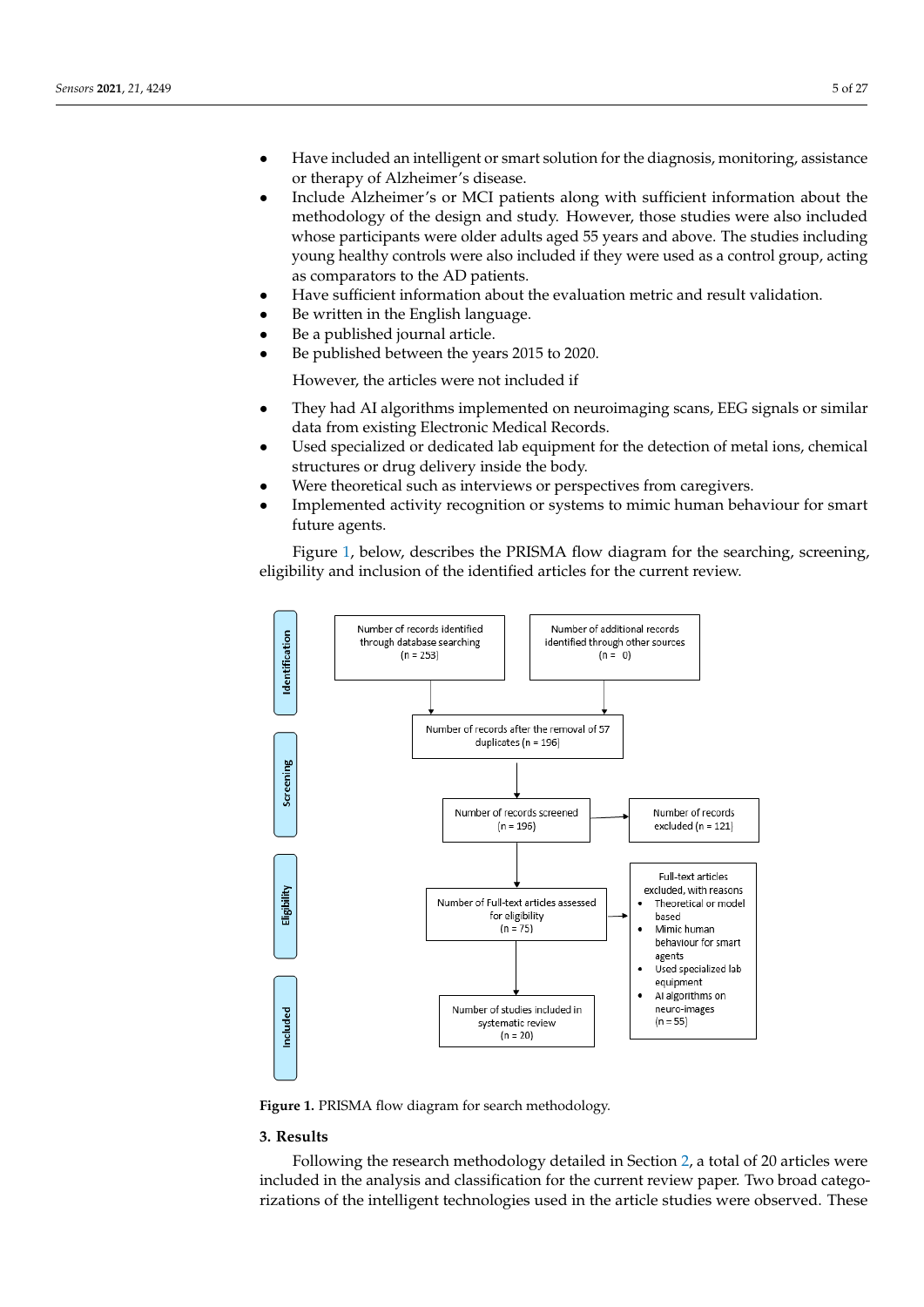include self-contained handheld devices and the distributed systems. Out of the studies selected, 11 fell under the category of distributed systems. These distributed systems included the installation of various sensors in a residential setting or a care home. These sensing nodes collected various signals from the patients and environment, sending them to the cloud or other processing units. After computations, suitable actuators in the homes were activated providing intelligent feedback to Alzheimer's patients. The remaining nine studies dealt with the implementation of solutions involving technologies such as smart devices, the development of software applications that run on these smart devices, and virtual assistants such as robots.

The following subsections describe in detail the kind of sensing technologies and their supporting systems used in the proposed solutions. This addresses Research Question 1 which states that 'What intelligent technological solutions exist in the literature that may help in the assistance and management (diagnosis, monitoring and therapy) of Alzheimer's disease?' The different study outcomes, that is, the various stages of disease profiling (diagnosis, monitoring and therapy), require different methodology and require the monitoring of different signals. Hence, the initial part of the results provides a description of the methodology, participants involved and the intervention used, describing the effectiveness and acceptability of the proposed solutions. This addresses Research Question 2 which states that 'How do the proposed intelligent technological solutions help in the assistance and management (diagnosis, monitoring and therapy) of Alzheimer's disease?'

To evaluate the effectiveness of the researched intelligent solutions, the comparator used in the study for result validation is also clearly reported. Some studies compared their results to a standard clinical test while others used a control group to explain their evidencebased outcomes. These descriptions then are followed by tables that further classify the studies implementing the distributed and self-contained solutions for Alzheimer's disease. The tables summarize the duration, participants, technology used, study design and the particular measurements monitored by the sensors and devices for the study outcomes (diagnosis, monitoring and therapy). The tables also highlight the key findings, limitations and report whether the design or study included the user-centred design approach or not. These thus address the last Focused Research Question which states that 'How are these intelligent systems and devices incorporating the user-centric design and what are the limitations in the existing designs implementations?' The limitations and challenges are also further discussed in detail in Section [4](#page-18-0) of the review article.

# *3.1. Distributed Systems*

Distributed systems are systems that have multiple sensing nodes, data processing subsystems and actuators that are activated according to the requirement and context as sensed by the sensors. These multiple components interact with each other through computer networks via network protocols. According to [\[6\]](#page-24-5), the subsystems "host processes and use a set of protocols to aid in the coherent execution of the distributed activities". The studies that realized these distributed systems were conducted longitudinally in either the care homes, nursing homes, labs or residential homes where the Alzheimer's patients resided. The following subsections provide a classification of the studies based on their outcomes.

#### 3.1.1. Diagnosis of Alzheimer's Disease

In the clinic, there are standard tests used for the diagnosis of Alzheimer's disease. Besides the neuroimaging scans which indicate structural changes in the brain, there are other questionnaire-based tests as well. These tests evaluate the cognition of an individual through questionnaires or similar screening tools. Common examples include Clinical Dementia Rating (CDR) [\[24\]](#page-24-22), Mini-Mental State Exam (MMSE) [\[25\]](#page-24-23) and Montreal Cognitive Assessment (MoCA) [\[26\]](#page-24-24). However, these tests provide a sporadic and subjective assessment. The continuous monitoring of the vulnerable population can result in an early diagnosis as well as objective measurement for the detection of Alzheimer's disease progression.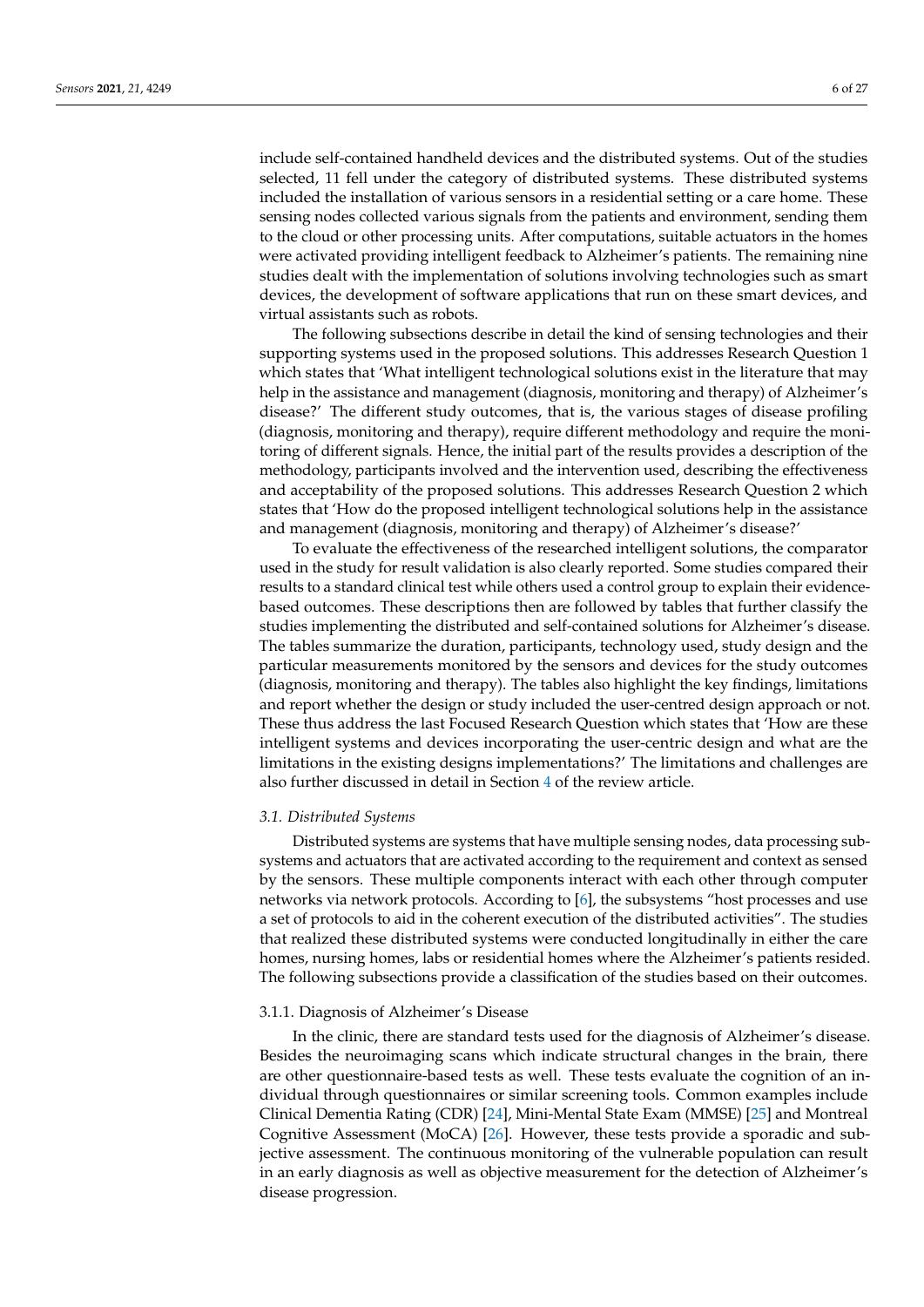Autonomous detection of early-stage Alzheimer's, MCI, was carried out in a study by Akl et al. in 2015 [\[27\]](#page-24-25). The study included 97 participants all aged 70 years or above with CDR score  $< 0.5$  and MMSE  $> 24$  at the start of the study. Each participant was living independently in a home equipped with smart sensors. They were continuously monitored for a period of 3 years. CDR and MMSE assessment was repeated by the end of each year, for the three years. For comparison, at the start of the study, participants were categorized as cognitively intact or baseline MCI. The data collected was that of walking speed and activity throughout the day. Passive infrared sensors, installed in the homes, were used to collect the walking speed data. Signal processing and machine learning algorithms (Support Vector Machine (SVM) and Random Forest (RF)) were applied to the data. The authors concluded that the most important measurements in detecting MCI were weekly trajectories, the variation coefficient of walking speed, coefficient of variation of the subject's morning and evening walking speed along with their age and gender. In their study, they successfully distinguished MCI individuals from the cognitively healthy elderly.

In another study by Akl et al. in 2017 [\[28\]](#page-25-0), the authors used the data from smart homes of 68 elderly patients having the same characteristics and in the same environment as mentioned in their earlier study [\[27\]](#page-24-25). However, in [\[28\]](#page-25-0), they built generalized linear models (GLMs) of the everyday activities of the individuals and did not use any predefined measures for the detection of cognition. They concluded that by using normalized Kullback-Leibler divergence on the GLMs with 12-week window size, their technique resulted in a successful generalized solution for the detection of MCI. They also noticed that while the participants transitioned to the MCI stage there was no significant slowing in the gait speed.

A detection system based on Alzheimer disease ontology using agent-based technology, smart IoT devices including mobile phones and RFIDs was implemented by Kaur et al. [\[29\]](#page-25-1). Data collected from 374 patients with ages 60 to 96 years was used in the study. A cloud platform for the storage of the data and their processing was used. The detailed information of the patients including all the demographic, health (including symptoms) and MMSE data was fed to the smart system for the detection of Alzheimer's disease. The study was qualitatively validated based on accuracy, usability, readability and convenience as compared to the similar four existing ontologies in the literature. Quantitatively, it was verified by using 100 patients out of the 374 for testing. Various classifiers were used such as Naïve Bayesian, J48 and the ontology Bayesian Network, with the latter performing the best. The measure used for assessing the accuracy of the system was the area under the curve (AUC) [\[30\]](#page-25-2) with a value of 0.76. This was the greatest as compared to other classifiers used in the study. In addition to this Bayesian Network decision model, the system also monitored the physical location of the 100 patients using RFIDs that continuously updated the clinician through an android application developed for the purpose. The application also gave reminders to the patients for medicine and had memory recall exercises. Thus, assisting the patients as well as diagnosis.

In the study done by Alberdi et al. [\[31\]](#page-25-3), the authors attempt to predict various symptoms that are an indication of Alzheimer's disease. Smart-home sensor data were used to detect decline of cognition, changes in mobility and mood decline. The duration of the study was more than 2 years, and a total of 29 older adults were involved in the study. Various standard tests for mobility, cognition and mood were carried out at the beginning of the study and repeated after a period of every six months. For mobility, the tests included Arm Curl [\[32\]](#page-25-4), Timed Up and Go Test (TUG) [\[33\]](#page-25-5). For cognitive decline, the standard test used was Repeatable Battery for the Assessment of Neuropsychological Status (RBANS) [\[34\]](#page-25-6) and Prospective and Retrospective Memory Slips (PMRQ) while the mood was assessed using Geriatric Depression Scale (GDS) [\[35\]](#page-25-7). Based on the tests scores, the 29 participants aged 73–97 years old were classified as cognitively healthy ( $N = 13$ ), at-risk ( $N = 10$ ) and participants with cognitive difficulties  $(N = 6)$ . Regression analysis was performed, and the study concluded that mobility, depression and cognition can reliably be predicted using smart home sensors. The results also indicated that mobility scores were correlated most with behaviour followed by cognition. The daily routine and socializing patterns of the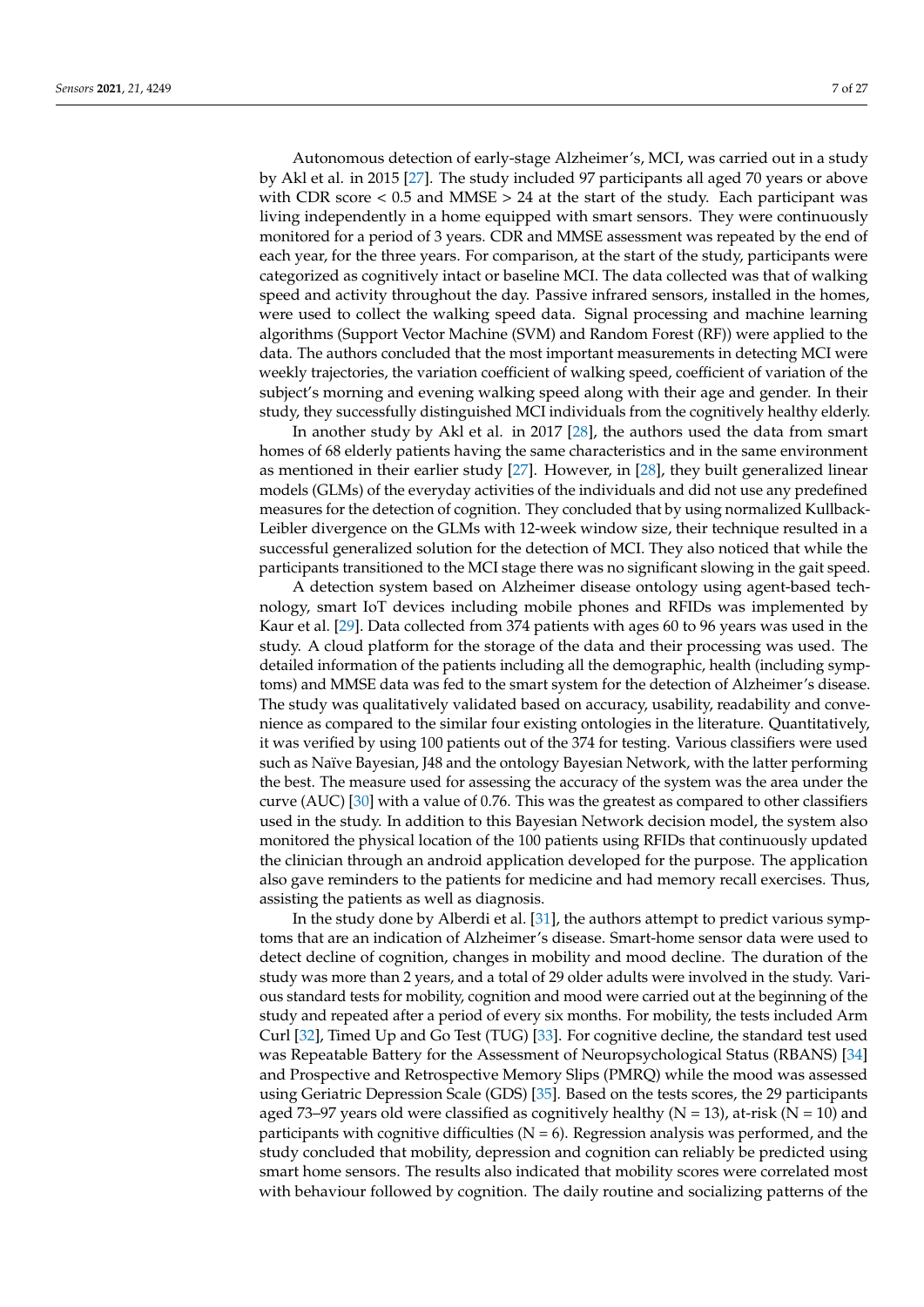participants were important indicators for the various symptoms' detection. Moreover, the overnight activities such as visits to the toilet and sleep patterns and mobility routines were correlated with cognition. Finally, in-home and outing activity was considered to be related to a diagnosis of depression although it lacked statistical evidence.

## 3.1.2. Continuous Monitoring of Alzheimer's Patients

Alzheimer patients suffer a range of functional deterioration along with a decline in cognition. The continuous context-aware monitoring can help in timely detection of this descent in daily capabilities providing opportunities for timely interventions. The sensors used in the distributed systems can measure certain signals that may reveal information about the individual's changing health and personal behaviour. Algorithms and models then can make a viable assessment to predict the declining functionality of the individual. The continuous monitoring of the individuals also enables them to assist either automatically using intelligent voice assistants, pre-recorded messages or can alert the caregiver for a timely intervention. The studies included in the review provide with assistance as described below:

# (a) Detection of Abnormal Behaviour

Abnormal behaviour is one of the main challenges when it comes to Alzheimer's patients. Alzheimer patients often suffer from agitation and decline in mood. Alvarez et al. [\[36\]](#page-25-8) used a range of sensors including wearable bracelet, zenith camera, Microsoft Kinect v2, magnetic binary sensors and wireless sensor network beacons to detect abnormal behaviour. These were used in an indoor multi-patient setting. The signals measured from the sensors included physiological data such as heart rate and skin temperature along with motion and location tracking data. The study included 18 patients in a hospital setting, aged 55–94 years, however, not suffering from cognitive issues. These patients were classified as very ill, moderate ill and mildly ill by their doctors. The duration of the study was 10 weeks. A weighted probabilistic model was used depending on the fusion scheme of the collected data from the multiple sensors used. The system was able to detect abnormal behaviour with an accuracy of 98.4%. This decision was based on the correlation calculation of the activities performed by the individuals and where those particular activities were performed.

## (b) Detection of Autonomy in Activity Performance

Automatic and objective detection of autonomy in the everyday tasks of Alzheimer patients was carried out by Karakostas et al. [\[37\]](#page-25-9). In total 109 participants were part of the lab-based study across two different geographical regions (France and Greece). From France, there was a total of 11 participants which included both, MCI patients and Healthy Controls (HC). Similarly, the remaining 98 participants were categorized as 27 AD, 38 MCI and 33 Healthy Controls (HC). These were assessed on MMSE scores (both sites), Functional Rating Scale for Dementia (FRSSD) and Functional Cognitive Assessment. The labs were instrumented with the necessary information computed technologies; video cameras, tags on house objects and mobile phones to run applications were used. The data collected from these sensors were used for the automatic detection of the (i) participants and (ii) tasks performed, and (iii) autonomy level was done using AI and signal processing algorithms on video signals. The instrumental Activities of Daily Living (iADLs) used for assessment were making an online payment, preparing a drink, medicine box preparation and talking on the phone. Results indicated a statistical correlation between the findings from both geographical regions. Moreover, using statistical analysis using the ANOVA (analysis of variance) test, the results confirmed that the autonomy level of HC is much better than MCI patients, and similarly, the autonomy level of MCI patients is better than that of AD patients.

# (c) Provision of Assistance

Barley et al. [\[38\]](#page-25-10) used a smart auto-prompting system to assist people with cognitive problems. The system developed was used for guiding the patients with cognitive problems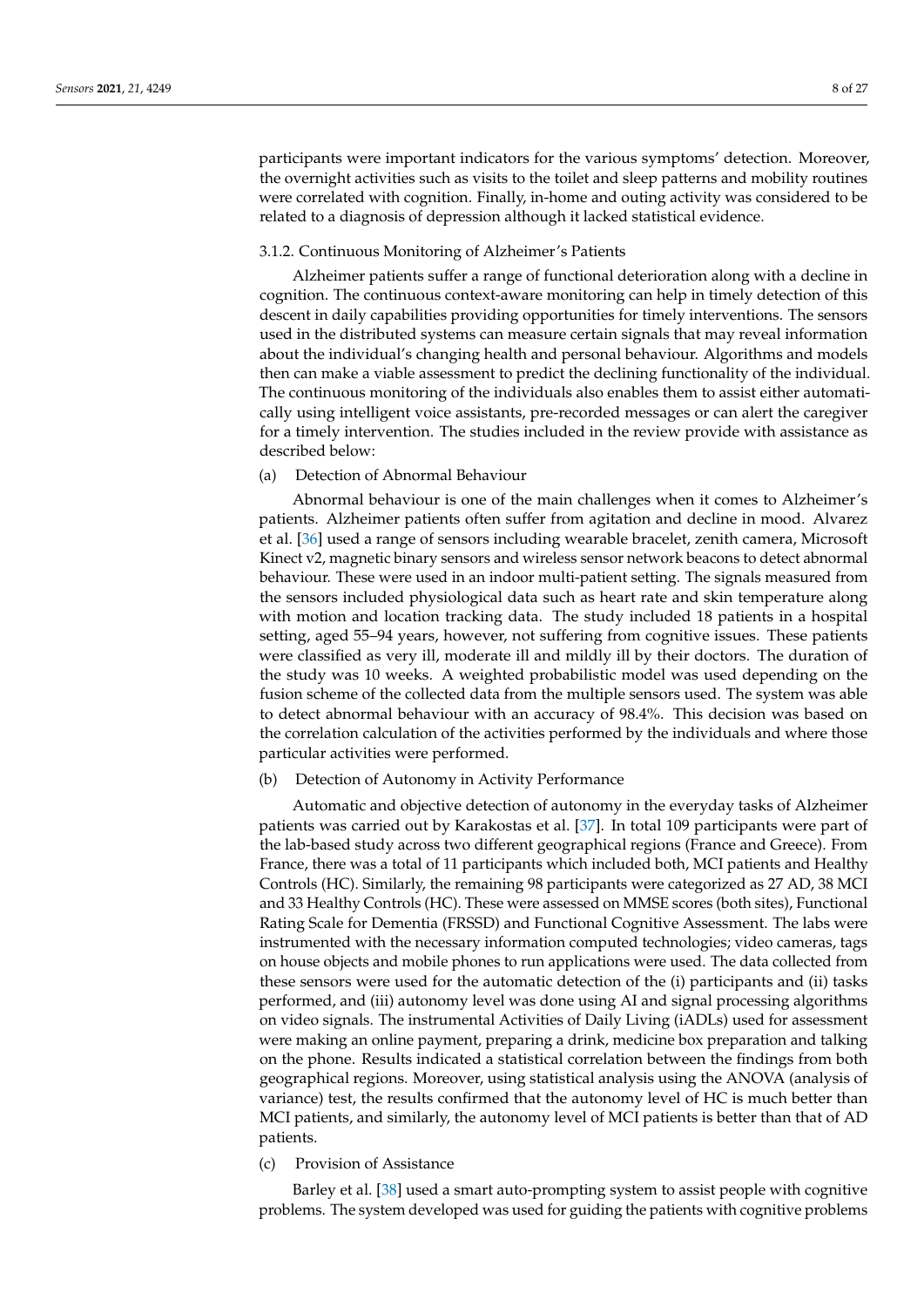or memory problems while they perform their iADLs. The eight activities performed included common household chores such as cleaning the kitchen, using the telephone, doing laundry, and cooking. The participants in the study included 15 elderly aged 59–91 years old. All of them met the criteria for mental disorders defined by the Diagnostic and Statistical Manual of Mental Disorders-IV-TR. A university furnished apartment fitted with smart sensors, actuators, speakers, cameras and TV screens was used as a testbed. The prompting system consisted of pre-recorded automated messages. If the user could not follow the instructions given by the auto-prompt system, they were told to go to the nearest TV screen. There a video with all the required steps for the particular task was shown on how to complete the activity they were having difficulty performing. Two experimenters observed the reactions of the elderly patients to how they responded to the automatic prompting systems. Qualitative assessment was carried out with a team of 4 experts from gerontology, nursing neuropsychology and assistive technology. It was concluded that context and the level of cognition level affects the acceptability of auto-prompting systems, as the people suffering from cognition problems showed levels of stress while responding to non-human prompts.

Similarly, in a study by Cavallo et al. [\[39\]](#page-25-11), a system using smart domiciliary sensors was developed to assist Alzheimer patients and their caregivers. The design phase of the system involved a team of physicians, patients, caregivers and psychologists. Initially, they tried to assess specific user needs through interviews, hence, giving a good example of user-centric design. Based on the results, they identified four key concerns, including functional monitoring, alerting of an emergency, social behaviour and support for cognition. Based on these results, they designed solutions for the four domains mentioned. A total of 14 Alzheimer disease patients were recruited for the study, aged 80 years and above. According to MMSE, they were classified as AD-phase 1 and 2 patients. To address the concerns the researchers developed an in-home bed-chair monitoring system, patient location indicator and a home enter exit system. The sensors used for the bed-chair system were two metallic plates that acted as a closed switch when someone sat on them. The door open-close was monitored by a magnetic switch while to indicate the location the patients had to wear a device integrated with Global Positioning System (GPS) and Global System for Mobile Communication (GSM). All the sensors communicate with a remote computer monitored either by a caregiver or spouse of the patient through Zigbee. To support cognition, the system included the use of music and videos related to the past of the users for therapy purposes acting as stimuli. The duration of the study was not fixed, and only those systems were implemented in the home of the patients as per need or specified by the users themselves. The authors concluded that the acceptability and usefulness value of the implemented systems was 50% and 30%, respectively, as reported by the users after the study. Another important conclusion was that the wearable device was not suitable for AD patients with adverse symptoms.

Night-time wanderings are another common characteristic of Alzheimer's patients. Radziszewski et al. [\[40\]](#page-25-12) devised a system that tries to detect a night-time wandering of patients and tries to return them to their bed. The study included a single participant, a female aged 78 years old. According to her score on the MoCA test, she was an MCI patient. The system consists of 30 ambient smart-home sensors that were installed in her home where she lived alone. Moreover, a smart wristband was used as a wearable and smart home objects such as LED bulbs and lamps were also installed in the home. The first week of the study was used to test the sensors and understand the participant's routine. The next two weeks were used for the testing phase of the study. In this phase, only the data were collected, but no assistance was provided. However, the caregiver was also involved at this stage for collaboration. K-means algorithm and clustering techniques were used to classify the patients' day and night activities. Then actuators, speakers for voice messages and calming music apparatus were installed in the home for assistance, and after testing the system for a week, a 15-day validation study period was carried out. At the end of this, MoCA and Dementia Rating Scale (DRS) were performed again. The results indicated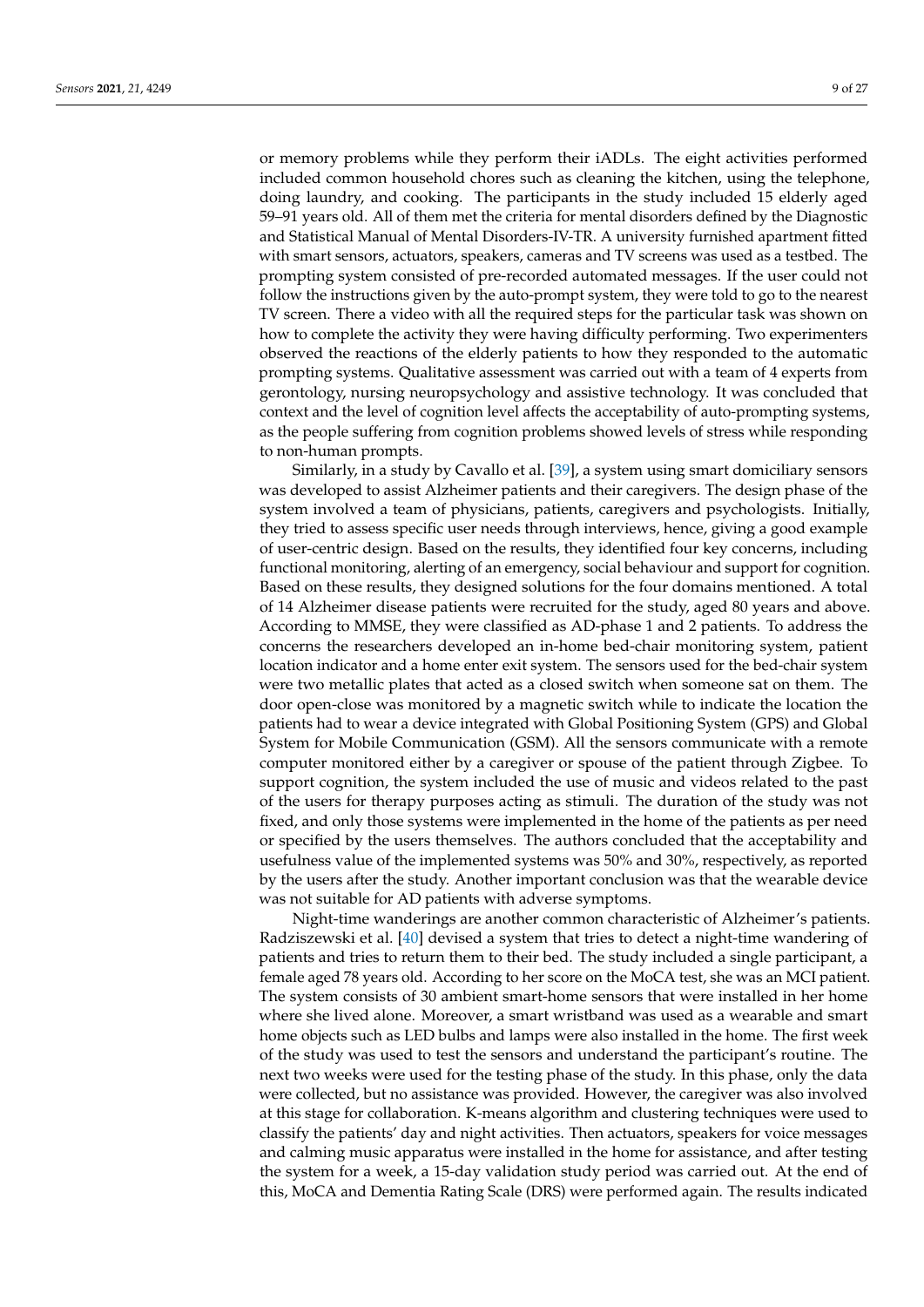that the data collected in the 42-day study were insufficient for determining nocturnal patterns; however, the small clustering of activities gave an overall view to the caregiver for better assistance.

The system developed by Kaur et al. [\[29\]](#page-25-1) also assists by generating automatic alarms and message reminders to help Alzheimer patients in memory. It also has cognitive support exercises, and through a GPS, it can guide an AD patient back to a rehabilitation centre.

# (d) Monitoring Functional and Cognitive decline

In an 8-year longitudinal study carried out by Lyon and co-authors. [\[41\]](#page-25-13), smart sensors were strategically placed in 480 homes of an elderly population. All the participants were 70 years or older in age and had scores MMSE > 24 and CDR  $\leq$  0.5 at the beginning of the study. The sensors include passive and wrist-worn sensors such as actigraph acting as ground truth. The sensors were used to monitor the gait, activities performed, mobility patterns, leisure time (computer usage and socializing) and medicine adherence of the residents of the homes. Statistical analysis, logistic regression along other predictive analysis were applied to the multi-domain data. Results showed that using multimodal data collected from sensors, they could identify decline in cognition, loneliness and mood anomaly within a short period. These were identified using the changes in mobility, socializing and activity patterns as observed by the sensors. Some of the symptoms of decline and Alzheimer disease progression were detected within six months. It is also noted that various behaviours such as speed of computer usage and sleep patterns are different for MCI patients as compared to people in the later stage of Alzheimer's.

#### 3.1.3. Therapy and Rehabilitation

The effective use of assistive technology on the cognition, behaviour and functional challenges experienced by Alzheimer patients was evaluated by Lazarou et al. [\[42\]](#page-25-14). In their study, they recruited 18 patients (12 MCI, 6 AD patients) and divided them into 3 control groups. Each group had 4 MCI patients and 2 AD. The MCI patients were selected on Peterson criteria [\[43\]](#page-25-15), and the AD participants were selected according to the Diagnostic and Statistical Manual of Mental Disorders (DSM-V) criteria [\[44\]](#page-25-16). The duration of the study ranged from 4 to 12 months. The interventions used were off-the-shelf IoT devices including wireless tags for in-home objects, Infrared (IR) motion sensors, sleep monitoring sensors, wearable band and ambient depth cameras. Sleep, motion and activity patterns were monitored for the first and second control group. Based on the information generated by these sensors, the first group received automatic, clinical updates, recommendations and alerts for their care and other non-pharmacological purposes. The second group received these automated prompts based on self-reported methods. The third group did not have the system installed in their homes neither did they receive any proposed interventions. All the participants underwent MMSE and various neuropsychological tests before and after the study. The study concluded that the group that was continuously monitored and received all the appropriate automatic, system-generated interventions, and hence, the timely treatment showed significant improvement in cognition by the end of the study. The cognitive and memory abilities of the patients in group 1 remained better intact, even better, as compared to group 2, which was receiving partial on-demand interventions. Moreover, the results of group 2 were better than that of the third group that received no treatment and no automatic monitoring system. Hence, the functional and cognitive decline of the third group progressed as expected in Alzheimer's disease.

Table [2](#page-12-0) provides a summary of all the studies implementing the distributed systems for the diagnosis, assistance and therapy of Alzheimer's disease.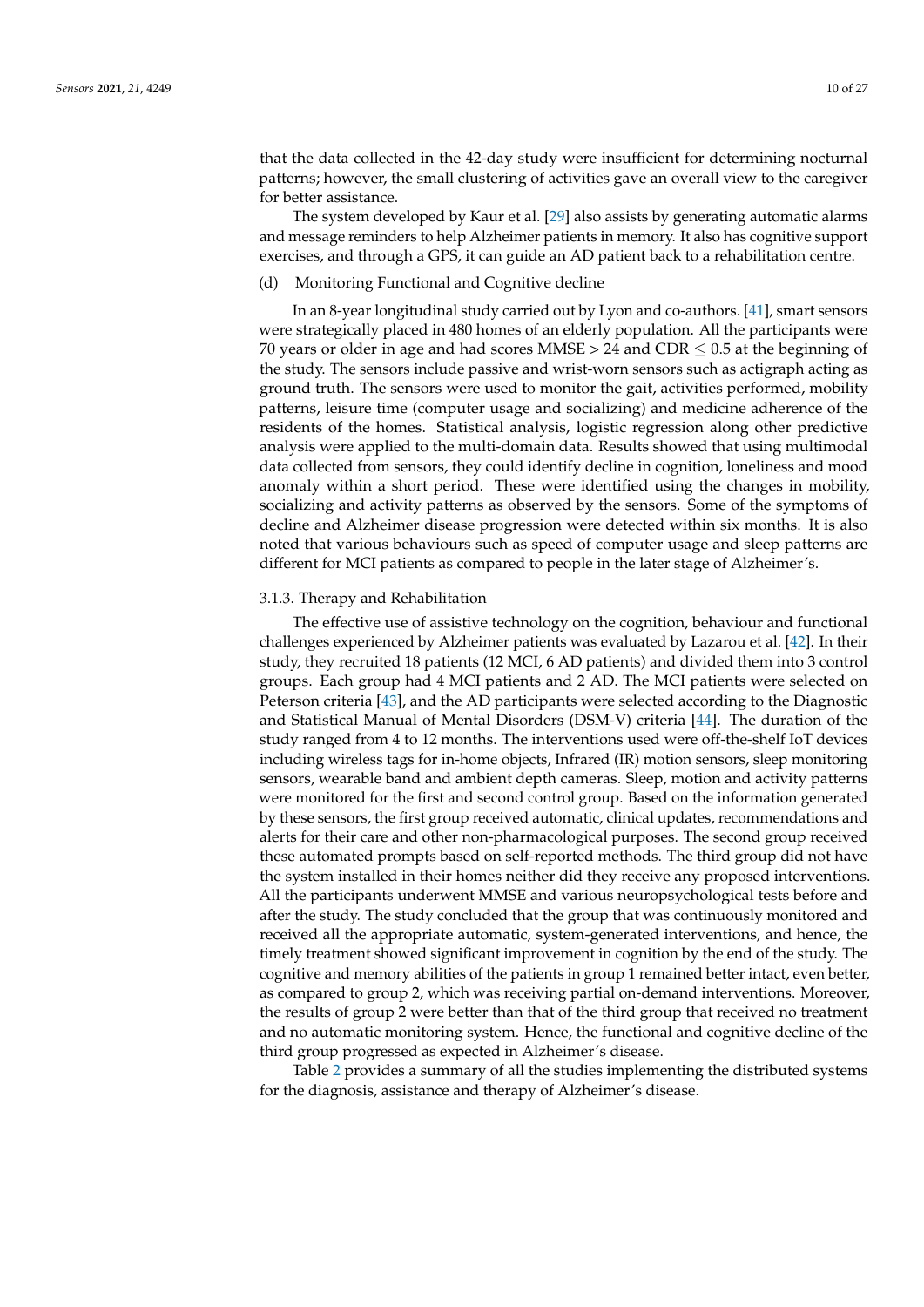| Sr.<br>No. | Study                           | Participants and Study<br>Design                                                                                                                              | Evaluation<br>Metric                                                                                               | Technology<br><b>Used</b>                                                                                    | Measurements                                                                              | <b>Key Findings</b>                                                                                                                                                                                                                                                                                                           | <b>Study Limitations</b>                                                                                                                                                                                                                                                | User-<br>Centred<br>Design |
|------------|---------------------------------|---------------------------------------------------------------------------------------------------------------------------------------------------------------|--------------------------------------------------------------------------------------------------------------------|--------------------------------------------------------------------------------------------------------------|-------------------------------------------------------------------------------------------|-------------------------------------------------------------------------------------------------------------------------------------------------------------------------------------------------------------------------------------------------------------------------------------------------------------------------------|-------------------------------------------------------------------------------------------------------------------------------------------------------------------------------------------------------------------------------------------------------------------------|----------------------------|
|            |                                 |                                                                                                                                                               |                                                                                                                    |                                                                                                              | Diagnosis                                                                                 |                                                                                                                                                                                                                                                                                                                               |                                                                                                                                                                                                                                                                         |                            |
|            | Akl et al.,<br>2015<br>$[27]$   | $N = 97$ ; Age $\geq 70$ yrs;<br>Longitudinal study<br>$(3 \text{ years})$                                                                                    | MMSE, CDR (at start<br>and end of each year)<br>and a control group.                                               | Passive infrared<br>sensors                                                                                  | Walking speed, daily<br>home activity, visitor<br>visits and absence<br>from home.        | Automatic detection of MCI with<br>$AUROC = 0.906$ and<br>$precision$ -recall = 0.93 (best<br>results with 24-week window)<br>using Random Forest and State<br>Vector Machine.                                                                                                                                                | The smart home sensors were<br>placed in individual's home where<br>they lived independently. Not<br>suitable for the multi-person<br>setting. Moreover, if a week activity<br>was missed, the whole 24-week<br>window must be discarded.                               | No                         |
| 2          | Akl et al.,<br>2017<br>[28]     | $N = 97$ ; Age $\geq 70$ yrs;<br>Longitudinal study<br>$(3 \text{ years})$                                                                                    | MMSE, CDR (at start<br>and end of each<br>year)                                                                    | Passive infrared<br>sensors                                                                                  | Walking speed,<br>home activity                                                           | The walking speed of the elderly<br>does not slow down while<br>transitioning into MCI. Linear<br>modelling. $\text{AUROC} = 0.716$ and<br>$precision$ -recall = 0.706 (12-week<br>window)                                                                                                                                    | Not suitable for the multi-person<br>setting.<br>A small population transitioned to<br>MCI, for validation a larger<br>population required.                                                                                                                             | No                         |
| 3          | Kaur et al.,<br>2019<br>$[29]$  | $N = 374$ ; Age = 60–90 yrs;<br>(Cross-sectional study)                                                                                                       | Interviews from 100<br>patients out of the<br>374. (Usability,<br>accuracy,<br>convenience).                       | Radiofrequency<br><b>Identification Tags</b><br>(RFID) on the active<br>IoT devices such as<br>mobile phones | Medical history,<br>MMSE, patient<br>location tracking,<br>memory exercise<br>games data. | Diagnoses AD patients using<br>Ontology Bayesian network<br>$(AUROC = 0.76$ and $F1 score =$<br>$0.934$ ).                                                                                                                                                                                                                    | To build the ontology system, data<br>were collected from a doctor.<br>Moreover, the system uses GPS for<br>the patients; hence, if there is no net<br>connection, the performance might<br>get affected.                                                               | Yes                        |
|            | Alberdi et al.,<br>2018<br>[31] | $N = 29$ ; Age = 73–97 yrs;<br>Longitudinal study<br>$(2 \text{ years})$<br>$(N = 13$ healthy, $N = 10$ at<br>risk and $N = 6$ had<br>cognitive difficulties) | ARM Curl, Timed<br>Up and Go Test,<br>RMANS, PMRQ and<br>GDS (at the start of<br>the study and every<br>6 months). | Magnetic switch<br>sensors (doors),<br>RFID tags on objects<br>at home, motion<br>sensors                    | Mobility, cognition<br>and mood changes<br>were monitored<br>using smart-home<br>sensors. | Through regression analysis,<br>mobility, depression and<br>cognition can reliably be detected<br>by in-home sensors and can<br>predict the onset of AD. Results<br>suggest that mobility is more<br>related to behaviour<br>abnormalities than to cognition.<br>Sleep patterns and toilet visits<br>can diagnose depression. | It is difficult to assess which data<br>from all the sensors to use. Data<br>storage and processing of useful<br>features are a challenge. As<br>indicated all features are not used,<br>and there is class imbalance.<br>Not suitable for the multi-person<br>setting. | No                         |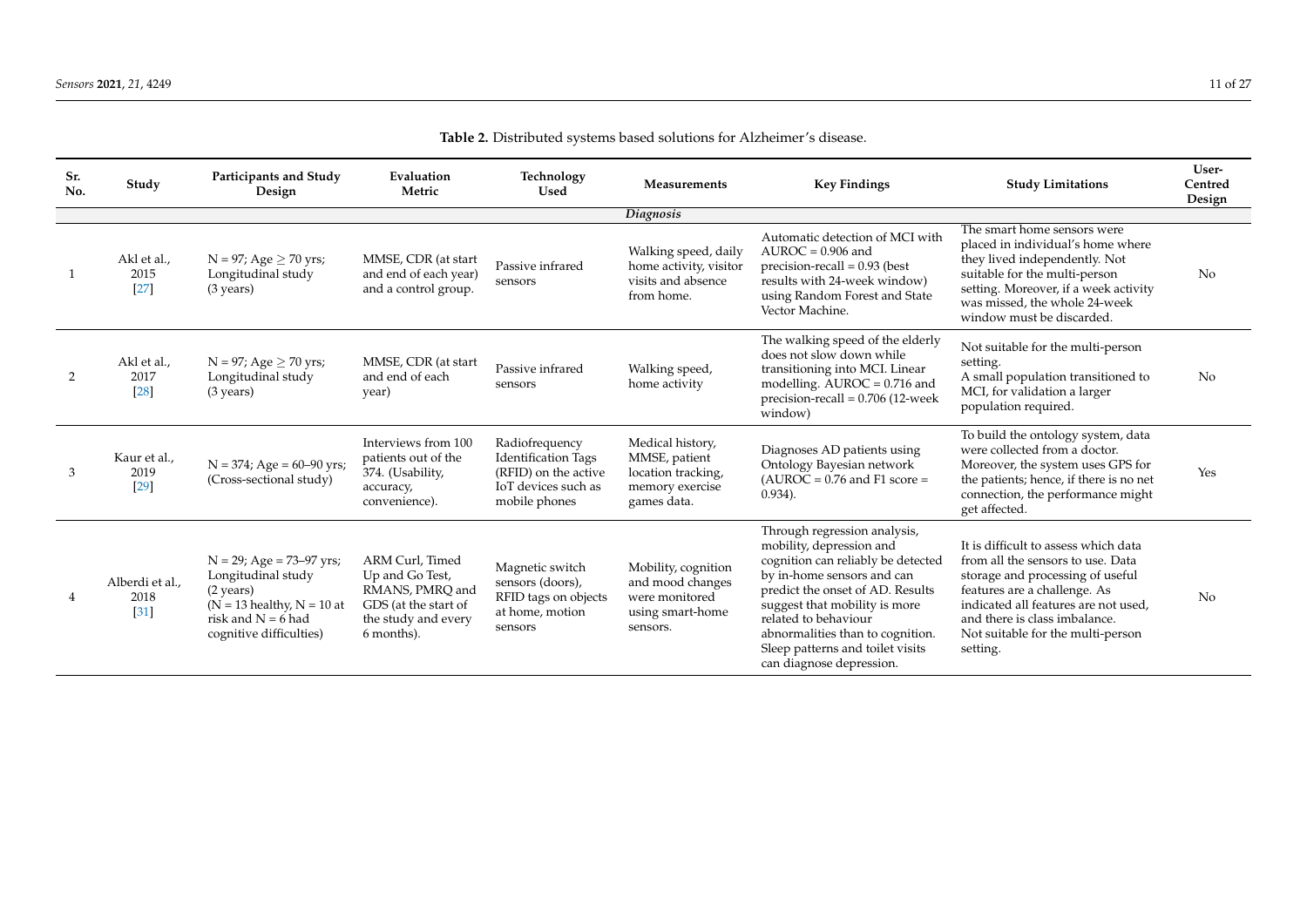# **Table 2.** *Cont.*

| Sr.<br>No. | Study                                | Participants and Study<br>Design                                                                                           | Evaluation<br>Metric                                                                   | Technology<br><b>Used</b>                                                                                                          | Measurements                                                                                                                                                           | <b>Key Findings</b>                                                                                                                                                                                                                                                                          | <b>Study Limitations</b>                                                                                                                                    | User-<br>Centred<br>Design |
|------------|--------------------------------------|----------------------------------------------------------------------------------------------------------------------------|----------------------------------------------------------------------------------------|------------------------------------------------------------------------------------------------------------------------------------|------------------------------------------------------------------------------------------------------------------------------------------------------------------------|----------------------------------------------------------------------------------------------------------------------------------------------------------------------------------------------------------------------------------------------------------------------------------------------|-------------------------------------------------------------------------------------------------------------------------------------------------------------|----------------------------|
|            |                                      |                                                                                                                            |                                                                                        |                                                                                                                                    | <b>Continuous Monitoring</b>                                                                                                                                           |                                                                                                                                                                                                                                                                                              |                                                                                                                                                             |                            |
| 5          | Alvarez et al.,<br>2018<br>[36]      | $N = 18$ ; Age = 55-94yrs;<br>Longitudinal study<br>$(10$ weeks)                                                           | Control group<br>versus patient<br>experimental group.                                 | Wearable bracelet.<br>Zenith Camera,<br>Microsoft Kinect v2,<br>Binary smart sensors,<br>wireless sensor<br>network beacons.       | Physiological signals<br>(Heart rate, skin<br>temperature) and<br>motion location<br>tracking, gait,<br>activity tracking<br>using Kinect<br>Microsoft and<br>cameras. | Using multi-sensor data, the<br>daily motion, night patterns, and<br>detection of abnormal behaviour.<br>fall, and gait abnormalities are<br>evaluated. The distinction<br>between abnormal and normal<br>behaviour was detected with an<br>accuracy of 98.4% using<br>probabilistic models. | The use of cameras indicates<br>privacy infringement, and the study<br>included patients who did not<br>experience cognitive impairment.                    | No                         |
|            | Karakostas et al.,<br>2020<br>$[37]$ | $N = 109$ :<br>(Mean Age = $69.8yrs$ )<br>Cross-sectional                                                                  | Healthy controls = $38$<br>$MCI = 44; AD = 27$                                         | Cameras, Wearable<br>bracelets, Static<br>sensors (on objects)<br>and Smartphones                                                  | Camera videos to<br>assess IADLs such as<br>bill payment,<br>making tea, making<br>a phone call and<br>walking.                                                        | Using Analysis of variance, the<br>study shows that as the disease<br>progresses the autonomy of the<br>person reduces.                                                                                                                                                                      | Use of cameras;<br>limited IADLs and those were not a<br>true reflection of real-life as the<br>tasks were designed to be simple in<br>the clinic.          | N <sub>o</sub>             |
|            | Braley et al.,<br>2019<br>$[38]$     | $N = 15;$<br>$Age = 59-91vrs$<br>(Cross-sectional)                                                                         | $CDR > 0.5$ , Diagnosis<br>and statistics of<br>mental disorders (all<br>met criteria) | Smart home sensors,<br>speakers, actuators,<br>TV screens                                                                          | ADLs (cooking,<br>washing, cleaning<br>and using the<br>telephone) were<br>monitored                                                                                   | The elderly adults with more<br>cognition problems faced<br>difficulty while responding to<br>voice instructions and also<br>showed signs of stress.                                                                                                                                         | Use of Cameras.<br>limited experimenter view as only 3<br>cameras used.<br>video viewing without voice, the<br>possibility of highly subjective<br>outcomes | N <sub>o</sub>             |
| 8          | Cavallo et al.,<br>2015<br>$[39]$    | $N = 14 AD$ patients<br>Age $\geq$ 80yrs<br>(Cross-sectional)<br>Duration depended on<br>carer and patient<br>availability | <b>MMSE</b><br>Oualitative<br>assessment through<br>experience reporting               | Inertial sensors,<br>pressure mats, Door<br>magnetic switch<br>sensors, Zigbee,<br>GSM and GPS on a<br>portable device             | Home exit-stay;<br>bed-chair<br>monitoring, location<br>tracking outdoor,<br>social behaviour                                                                          | Functional monitoring and alerts<br>in case of emergency were given,<br>but the acceptability and usability<br>rates according to the patients<br>and their caregivers were 50%<br>and 30%, respectively                                                                                     | Not fixed duration of the<br>experiments, all systems not<br>utilized by all participants, low<br>acceptability and utility rates                           | Yes                        |
| 9          | Radziszewski<br>et al., 2017<br>[40] | $N = 1$ ; Age = 78yrs<br>(Cross-sectional)<br>$(42 \text{ days})$                                                          | MoCA and<br>Dementia rating at<br>the start and end of<br>the study                    | Ambient sensors,<br>wristwatch,<br>Smart objects<br>including LED bulbs,<br>lamps, Actigraph<br>light paths, Z-wave<br>controllers | Day and night-time<br>activities                                                                                                                                       | K-means algorithm to detect<br>activity and guide the patient<br>back to bed using voice signals.                                                                                                                                                                                            | Not suitable for the multi-person<br>setting. The study duration was<br>insufficient to determine nocturnal<br>patterns, limited no. of participants.       | Yes                        |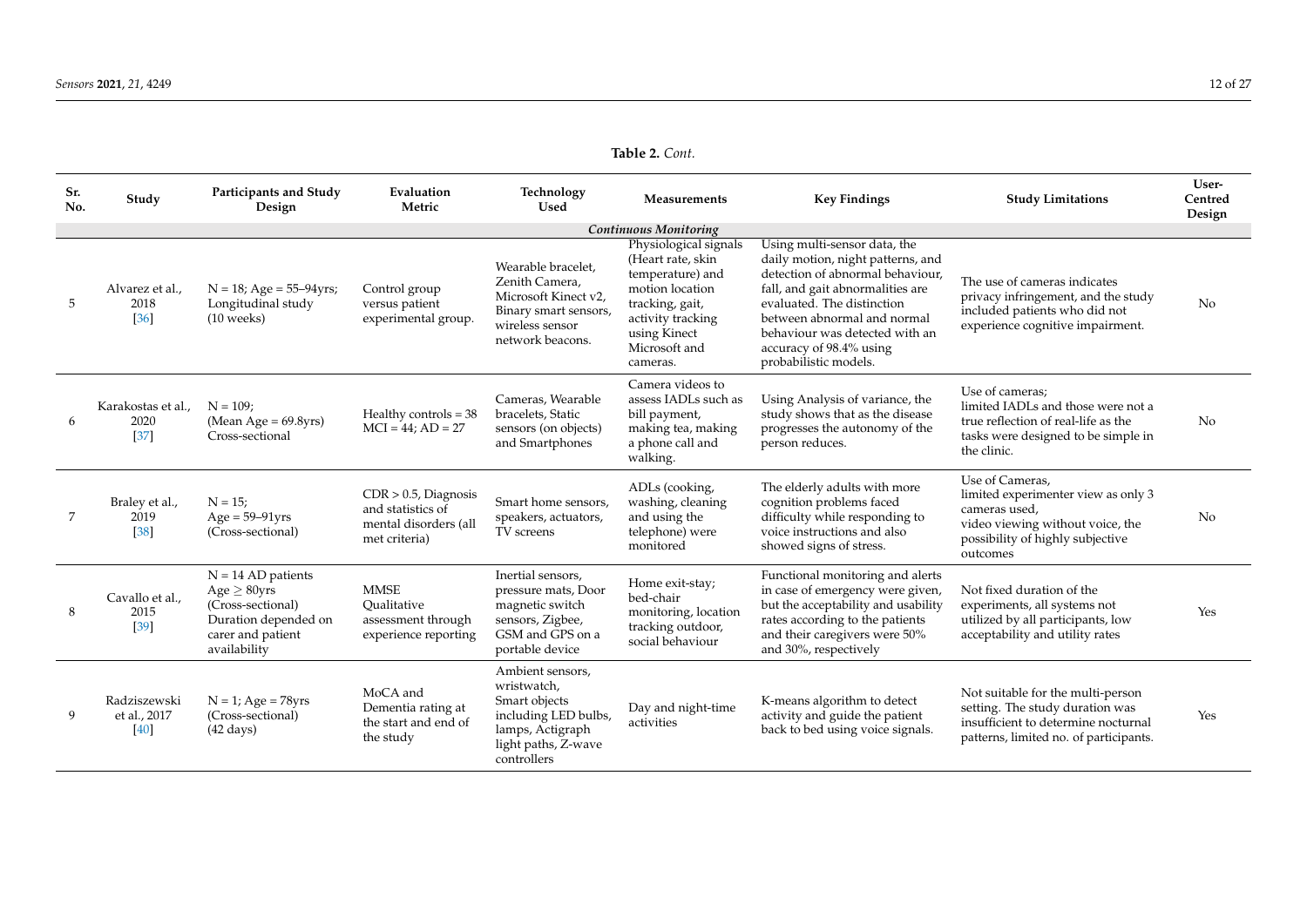| Sr.<br>No. | Study                             | Participants and Study<br>Design                            | Evaluation<br>Metric                                                                                                                                      | Technology<br>Used                                                                                                                 | Measurements                                                                                              | <b>Key Findings</b>                                                                                                                                                                                                                        | <b>Study Limitations</b>                                                                                                                                               | User-<br>Centred<br>Design |
|------------|-----------------------------------|-------------------------------------------------------------|-----------------------------------------------------------------------------------------------------------------------------------------------------------|------------------------------------------------------------------------------------------------------------------------------------|-----------------------------------------------------------------------------------------------------------|--------------------------------------------------------------------------------------------------------------------------------------------------------------------------------------------------------------------------------------------|------------------------------------------------------------------------------------------------------------------------------------------------------------------------|----------------------------|
|            |                                   |                                                             |                                                                                                                                                           |                                                                                                                                    | Continuous Monitoring                                                                                     |                                                                                                                                                                                                                                            |                                                                                                                                                                        |                            |
| 10         | Lyon et al., 2015<br>[41]         | $N = 480$ ; Age $\geq 70$ yrs;<br>(Longitudinal)<br>8 years | MMSE, CDR                                                                                                                                                 | Motion sensors,<br>magnetic switches,<br>screens, internet,<br>Zigbee                                                              | Mobility and activity<br>patterns including<br>socializing                                                | Regression models showed that<br>progression in cognitive decline<br>and mood can be evaluated<br>within six months. Wearables<br>used as ground truth                                                                                     | 480 single patient homes. Activity<br>recognition not fine-grained such as<br>in the kitchen, activity performed is<br>washing, making tea or doing<br>something else. | No                         |
|            |                                   |                                                             |                                                                                                                                                           |                                                                                                                                    | <b>Therapy</b>                                                                                            |                                                                                                                                                                                                                                            |                                                                                                                                                                        |                            |
| 11         | Lazarou et al.,<br>2019<br>$[42]$ | $N = 18$ ;<br>12 MCI; 6 AD<br>Longitudinal<br>4–12 months   | Diagnostic and<br>Statistical Manual of<br><b>Mental Disorders</b><br>$(DSM-V)$<br>MMSE before and<br>after study<br>3 control groups<br>(4MCI 2 AD each) | Off-the-shelf IoT<br>devices, (tags<br>attached to<br>drug-boxes), motion<br>sensors, wearables,<br>cameras and ambient<br>sensors | Motion, Sleep,<br>Activity patterns,<br>physiological signals<br>and observations<br>using depth cameras. | The second group received<br>intervention on a self-reported<br>basis, and the third did not<br>receive any alerts at all. The<br>group that received automatic<br>alerts and reminders showed<br>significant improvement in<br>cognition. | Only 6 participants received<br>interventions.<br>Limited but complex sensor data.<br>Single patient per home.                                                         | Yes                        |

**Table 2.** *Cont.*

<span id="page-12-0"></span>Table Acronyms: AD: Alzheimer's Disease; MCI: Mild Cognitive Decline; MMSE: Mini-Mental State Exam; CDR: Clinical Dementia Rating; MoCA: Montreal Cognitive Assessment; RBANS: Repeatable Battery for the Assessment of Neuropsychological Status (RBANS); PMRQ: Prospective and Retrospective Memory Slips; GDS: Geriatric Depression Scale; AUROC: Area Under Receiver Operating Characteristic Curve; HC: Healthy Controls; ADL: Activities of Daily Life; IADL: Instrumental Activities of Daily Life.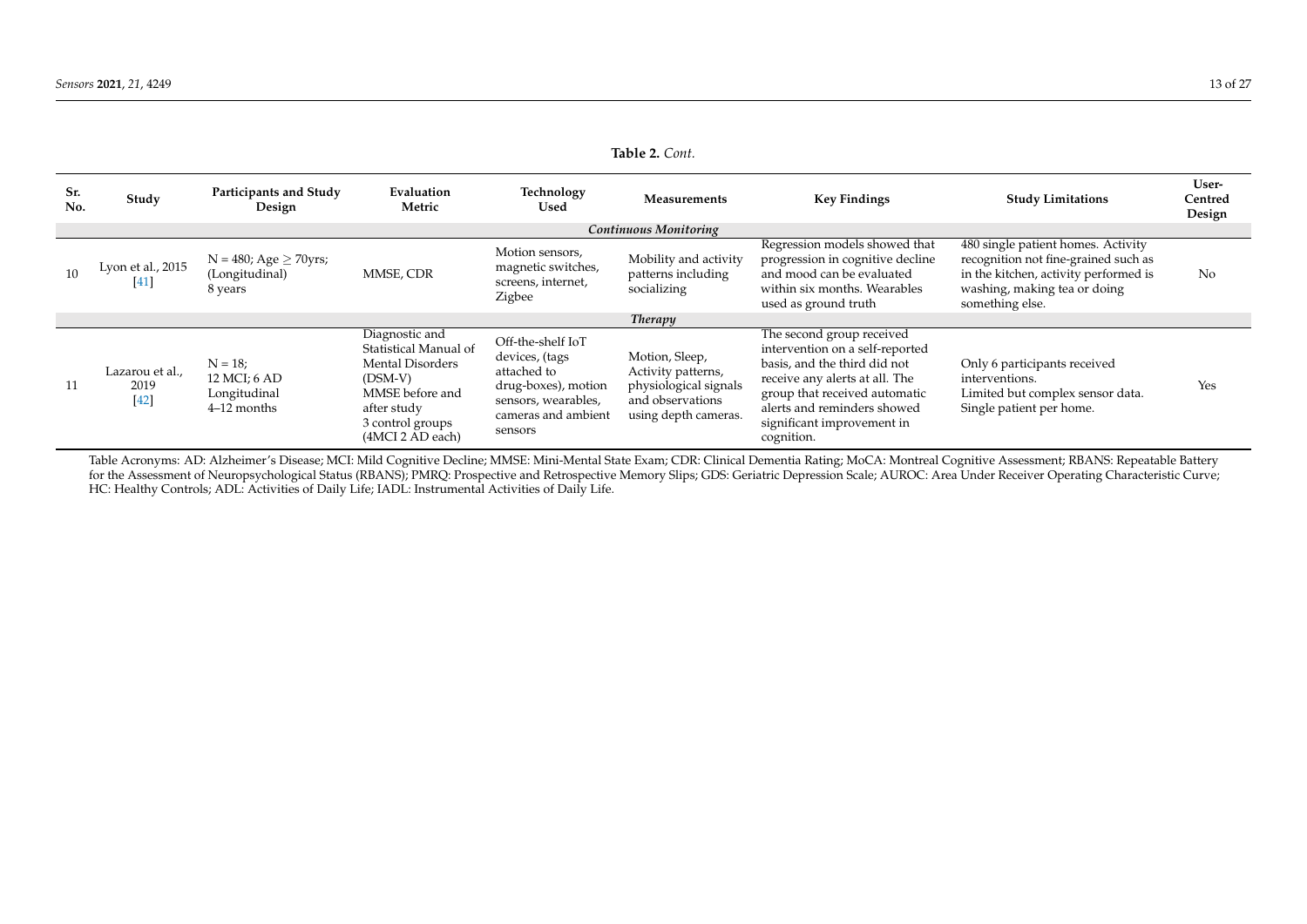## *3.2. Handheld Devices*

This section deals with the intelligent sensing technologies that are not spread throughout the care homes, nursing homes or individual's smart home. These instead are based on interactive devices such as a smartphone or a tablet which takes the user input through touch, video or voice. Robotic interfaces, socially assistive robots and virtual assistants are also part of this category of intelligent sensing technologies. Mobile phones and tablets have software applications running on them that provide adaptive feedback to the user using the touch screens. Out of the 20 studies, 9 were categorized as those whose solutions involved self-contained devices. These devices were further classified into the following groups: smartphones/tablets, interactive robots, applications implemented on smartphones/tablets and smart furniture.

These devices are being used for the diagnosis, therapy and assistance of Alzheimer's disease. These sensing technologies are playing their part in the diagnosis and detection of various Alzheimer related symptoms such as cognitive and memory decline, tremors and visio-motor coordination skills. For therapy purposes, there exist devices that are working to aid for medicine adherence of the Alzheimer's patient. Moreover, devices and applications are implemented for cognition and memory exercises. Music therapy for mood-boosting purposes and for strengthening episodic memory is also being carried out. The following subsections provide a classification of the studies based on their outcomes.

# 3.2.1. Diagnosis of Alzheimer's Disease

Gonzalez et al. [\[45\]](#page-25-27) designed a system that evaluates the memory of an individual. Their system includes a three-door cupboard installed with magnetic switch sensors for each door of the cupboard, a Raspberry Pi and an external battery. The 23 participants involved in the study include adults in the range of 18–60 years old. The young adults were included as a control group for comparison purposes. The attributes assessed in the study were memory and the reaction time of an individual. To validate the memory assessment, a shorter version of the standard test 'face-name pairs' [\[46\]](#page-25-28) along with a self-reported memory test [\[47\]](#page-25-29) were used as an evaluation and validation metric. The algorithm on the Raspberry Pi recorded information of the number of attempts of finding an object in the cupboard versus actually finding the object. An experimenter also independently observed the individuals during the task. The memory measurements from the study were compared with that of the standard tests. Pearson correlation test was performed. A high correlation between the results from the designed system and the memory tests were observed. Moreover, the study results indicate that no correlation exists between the reaction time of older adults versus younger adults.

The study carried out by Suzumura et al. [\[48\]](#page-25-30) also tends to diagnose the decline in cognitive function using finger dexterity. They were able to do so using a smart terminal device 'JustTouch' which was used to assess the various finger tapping patterns. These tests included rhythmic (left or right hand and then both simultaneously) and sounded rhythmic (using either hand) patterns. The response time was also calculated with precision. The participants in the study consisted of 31 AD patients (mean age 74.2 years) and 15 people diagnosed with MCI (mean age 74.3 years). Healthy controls (HC) (mean age 74.6 years) also participated in the study. MMSE test was carried out for all participants at the start of the study. The statistical analysis using Spearman's correlation coefficient shows that significant differences exist between the three groups (AD, MCI and HC) in the contact duration, rhythm and response time (lag time). A negative correlation was also indicated between the MMSE and contact duration of the touch screen.

Lee et al. [\[49\]](#page-25-31) built a small play apparatus consisting of four different colours Light Emitting Diodes (LEDs), an Arduino board and a small speaker. This system is connected to a smartphone using Bluetooth. The system is capable of diagnosing cognition problems as well as providing treatment for them. The diagnosis is carried out by calculating the reaction rate as a response to the game. The cognition therapy is carried out by providing repeated cognition stimulations and taking care of the hand, vision and hearing coordination. The participants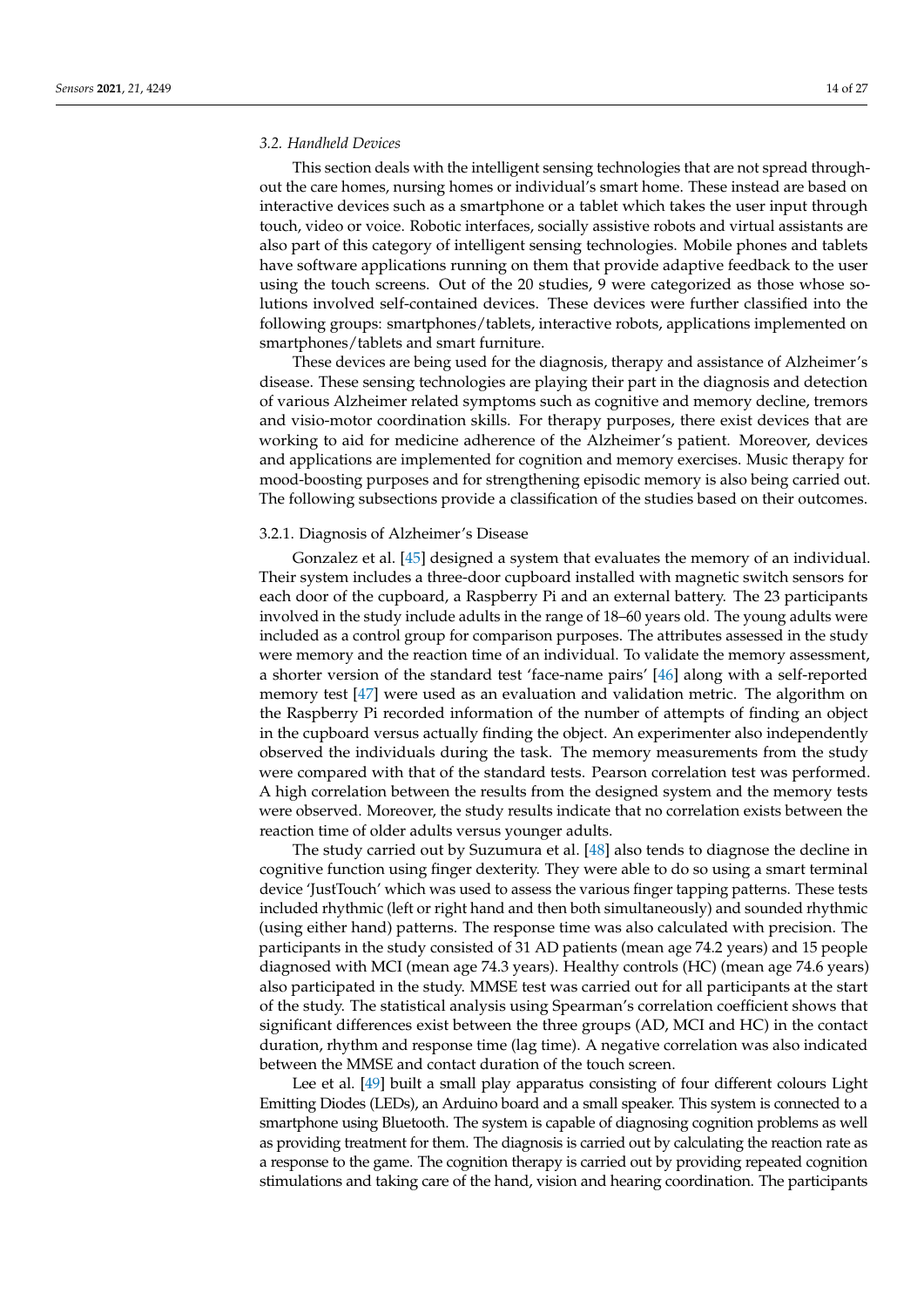included in the study were healthy control adults in their 20 s and 70 s, and 10 measurements from each patient were taken while the other group consisted of 14 people suffering from cognition problems and MCI patients, and they were tested twice as much as those of the first group. It was noticed that the response rate for cognition of the elderly in their 70 s was 300 ms slower than that of those in their 20 s. However, the response time of the patients with cognitive issues was 9.64 s slower as compared to healthy controls in their 20 s while 5.53 times slower than those in their 70 s. Hence, the device was successful in differentiating the age-related as well as detecting impairment in cognition of the individuals.

Low-cost haptic feedback robotic interface was developed by Bartoli et al. [\[50\]](#page-25-32). The apparatus consists of a computer screen on which a visual target appears and a haptic interface. The apparatus was developed to detect the Visio-motor deficits of Alzheimer patients. The commercially available haptic device, Omni SensAble, was integrated with the Windows XP monitor using customized software. The device helps to draw the hand trajectory while the user tries to follow the visual target on the screen. The study consisted of controlled randomized trials. The control group involved 20 healthy, cognitively sound adults aged between 53–90 years, while the experimental group consisted of 20 AD patients aged 57–82 years of age. The reaction times, position tracking of the object and stability of the position tracking were observed for trials that lasted less than an hour. In addition, MMSE and standard vision tests such as Rey's Figure copy-REY-Clock Drawing test were performed. Results of the study indicate that there was a marked correlation between cognitive abilities and memory to that of visio-motor performance. The experimental group was significantly slower in response time. Moreover, the Attentive Matrices test and MMSE were negatively correlated with reaction time. The tracking error also increased for the AD patients, and hence, the performance of position tracking was better with the cognitively well group.

#### 3.2.2. Assistance in Everyday Activities

Fardoun et al. [\[51\]](#page-25-33) built a prototype system consisting of a smartwatch and mobile that helps Alzheimer patients in recognizing people. They made use of a smartwatch that had a built-in camera and cloud technology. The Alzheimer patient takes the picture of the person in front of him/her using the smartwatch. The picture is then sent to the mobile which is then compared to a pre-existing customized database on the cloud data. A face recognition algorithm recognizes the face and displays the information of the person on the screen of the smartwatch. This aids the Alzheimer's patient to recognize the person, thus helping in memory rehabilitation. The prototype was tested on 41 people aged 55 to 72 years old that experienced no visual difficulties. Results show that although the system works well in face recognition, the vision of the information displayed on the small smartwatch screen proved to be challenging for the elderly especially those with Alzheimer's.

Rudzicz et al. [\[52\]](#page-25-34) made use of a human interactive robot named ED that could have a conversation and direct patients with cognition problems in their daily tasks. They assessed the feasibility of using such a robot in a nursing home-like setting, interacting with 10 AD patients simultaneously. The robot assisted the AD patients with verbal prompts after visually monitoring. The robot was movable and had a video display screen, speakers and cameras installed on it. Speech recognition was an integral part of the robot used in the study. A total of 10 AD patients along with their caregivers were recruited for the study. Throughout the study, the robot was teleoperated, and when a caregiver was required or intervened, the robot was no longer used for assistance in that particular task or time. It was used while guiding the patients to perform simple tasks that had a specific number of steps involved such as making tea. It also guided them or followed them to the washroom. It was noted that the patients seldom interacted with the robot in two way-conversations. It was better used when engaging in familiar tasks; however, human-human (patient-caregiver) interactions were more used by the patients in interview type conversations. The AD patients ignored the robot prompts over 40% of the behaviours that indicated confusion. However, the automatic speech recognition capability of the robot was assessed to be 70% which was greater than the already existing in the literature.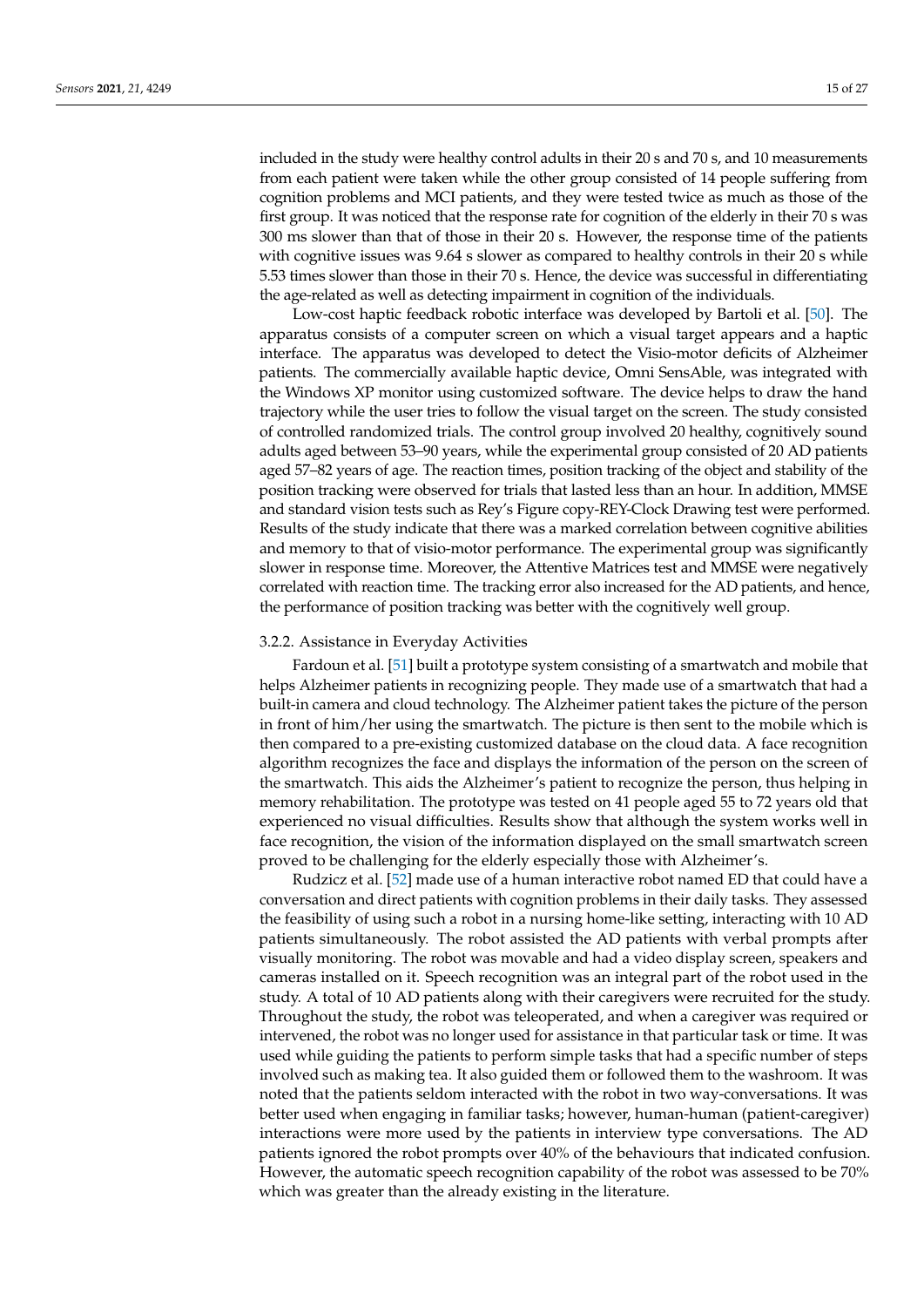McGoldrick et al. [\[53\]](#page-25-35) evaluated an application 'MindMate' that was developed to help and support people with later stages of Alzheimer's (dementia). It was developed to assist in memory tasks by using reminders. The study was carried out to assess the usability of the application to aid in memory management. Three participants diagnosed with Alzheimer's (at MCI stage) according to ICD-10 criteria (International Statistical Classification of Diseases and Related Health Problems) and reported to experience memory problems were recruited for the study. Moreover, partners (responsible for taking care of the patients) also participated in the study. Baseline performance was recorded by the carers of the patients for the first phase without using the application for five to seven weeks. Then, a weekly assessment was made for 5 weeks after the intervention was introduced. One of the AD patients withdrew from the study in the first week of the intervention. The patient was irritated with the reminders and the difficulty of turning them off. In addition to observational data analysis, Tau-U (Unified Theory of Acceptance and Use of Technology) [\[54\]](#page-26-0) was also carried out. Results showed significant improvement in the memory performance for the two remaining patients.

# 3.2.3. Therapy and Rehabilitation

Lyu et al. [\[55\]](#page-26-1) developed a system consisting of a smart robotic dog along with an adaptive fuzzy logic inference module and cloud technology. A corresponding web application along with a few sensors such as pulse oximeter, electroencephalogram (EEG) and smartwatch was also part of the system. The overall system was used to detect symptoms of pneumonia in AD patients. The robotic dog was used to detect the emotions of the AD patient and respond to them accordingly. When simulated, it played music. For AD patients, music therapy is used to calm their mood and sometimes it is used for their memory rehabilitation. Furthermore, depending on the beat of the music, it can also encourage movements in AD patients [\[56\]](#page-26-2). The smart dog provided the patients with companionship as well as it was designed to lessen the caregiver burden. The system was tested on 18 AD patients diagnosed with middle to late-stage AD and their caregivers aged 25 to 78 years old. Before the usage of the system, various questions regarding time and stress burden were asked from the caregivers through the Caregiver Burden Inventory (CBI) system. The system was tested for 12 weeks day and night. After the test period, the caregivers were again asked questions in the form of a user satisfaction questionnaire and CBI. Results showed that the robotic dog was a great help in managing behaviour, sadness and agitations of the AD patients. This resulted in lessening the physical, emotional, time and social burden of the caregivers to a significant extent. The system also helped in reducing the frequency of night-time wanderings and agitated mood of AD patients. The system was rated in terms of usability (89%), readability (74%), convenience (78%) and accuracy (63%), according to the survey.

Stoekle and Freund [\[57\]](#page-26-3) also developed a smart personalized music device for the therapy of AD patients. The prototype was developed using open-source code of Java script and Hypertext Markup Language (HTML) on an Apple iPad 4. It consisted of a simple user interface with few textual features and more visual features. The 40 songs in the music player consisted of classical (10 songs), North American folk (5 songs) and 25 popular songs. The cross-sectional study took place in a care setting for memory loss and the disabled population. The study included the presence of the researcher, caregiver and the 5 selected sample of elderly patients, aged 62–69 years. The patients although not diagnosed with AD were considered a close proxy with AD patients. The data were collected through videos and direct observation. Results from the observational study show that the device can independently be used by the patients, and they enjoyed listening to the songs, and their mood was alleviated. The device was also able to automatically detect user preferences of songs.

Table [3](#page-17-0) below provides a summary of all the studies implementing the self-contained device solutions for the diagnosis, assistance and therapy of Alzheimer's disease.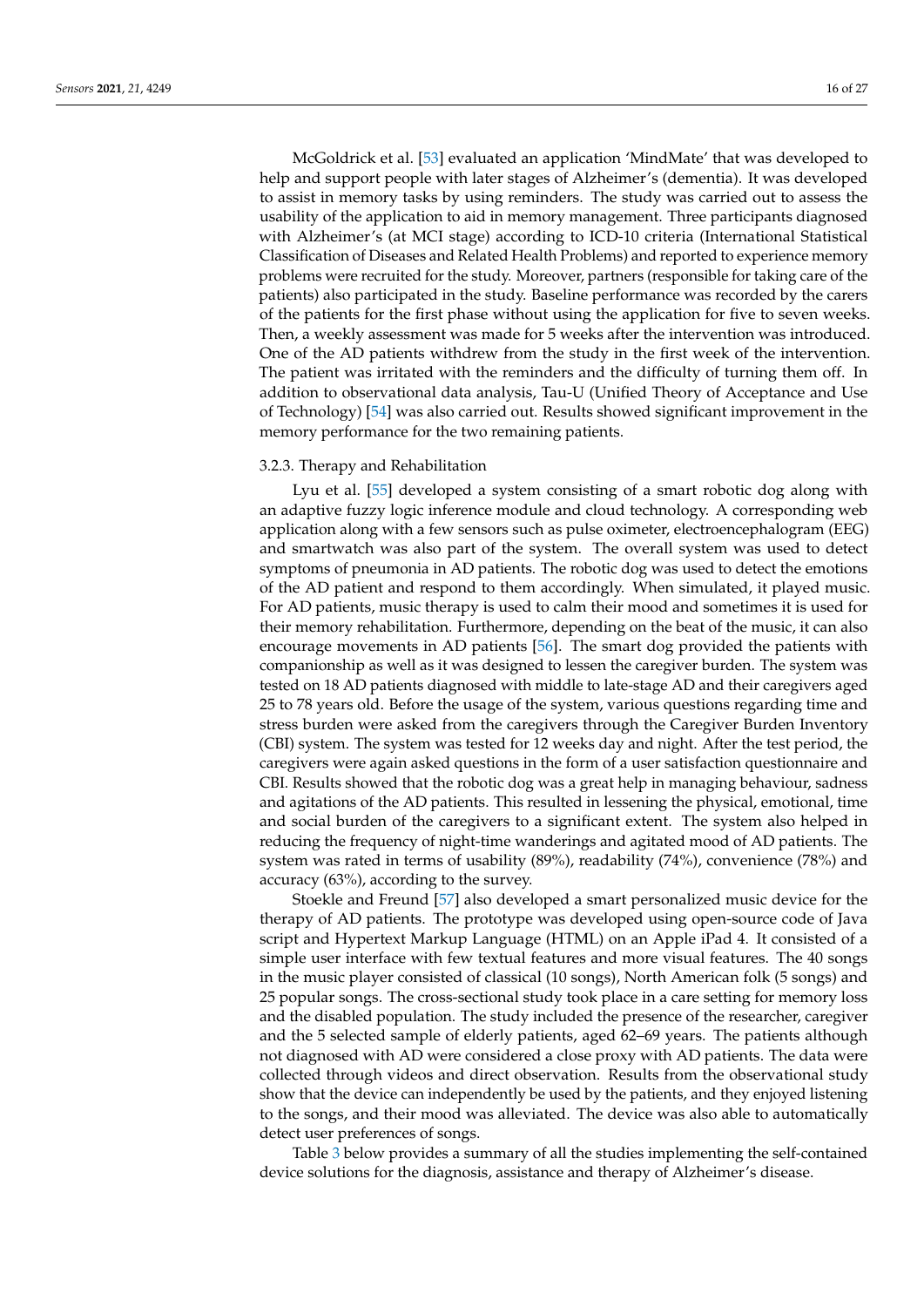| Sr.<br>No. | Study                              | Participants                                                          | Intervention<br>Used                                   | Evaluation<br>Metric                                                                                                              | Measurements                                                                                                                       | <b>Key Findings</b>                                                                                                                                                                                                                                                     | <b>Study Limitations</b>                                                                                                                                                                | User-<br>Centred<br>Design |
|------------|------------------------------------|-----------------------------------------------------------------------|--------------------------------------------------------|-----------------------------------------------------------------------------------------------------------------------------------|------------------------------------------------------------------------------------------------------------------------------------|-------------------------------------------------------------------------------------------------------------------------------------------------------------------------------------------------------------------------------------------------------------------------|-----------------------------------------------------------------------------------------------------------------------------------------------------------------------------------------|----------------------------|
|            |                                    |                                                                       |                                                        |                                                                                                                                   | Diagnosis                                                                                                                          |                                                                                                                                                                                                                                                                         |                                                                                                                                                                                         |                            |
|            | Gonzalez et al.,<br>2019<br>$[45]$ | $N = 23$ ;<br>Age: 18-60yrs                                           | Smart<br>Cupboard                                      | Control group<br>(young Adults) vs.<br>Experimental group<br>(elderly)<br>Self-reported<br>memory test and<br>face-name pair test | Memory assessment<br>Reaction time                                                                                                 | Pearson correlation results<br>showed a high similarity between<br>the test results and experimental<br>results.<br>No correlation between memory<br>and age was found.                                                                                                 | The assumption that only one<br>person uses the cupboard.<br>No cognition problem observed<br>among individuals<br>Battery usage                                                        | No                         |
| 2          | Suzumera et al.,<br>2018<br>[48]   | $N = 31$ AD (Mean Age:<br>74.2 yrs)<br>15 MCI (Mean Age: 74.3<br>yrs) | Mobile<br>application                                  | MMSE and control<br>group 48 HC (Mean<br>Age: 74.6 yrs)                                                                           | <b>JustTouch</b><br>application<br>evaluated the<br>rhythm tapping,<br>response and<br>reaction times of<br>fingers on the screen. | Spearman's correlation coefficient<br>values show significant<br>differences between the 3 groups<br>in terms of contact duration,<br>rhythm and response.                                                                                                              | Only index finger movement<br>evaluated. A sample size of MCI<br>patients was the bare minimum<br>needed for the statistical test<br>analysis.                                          | Yes                        |
| 3          | Lee et al.,<br>2018<br>[49]        | $N = 14$ MCI; Age: 20s<br>and 70s                                     | Play<br>apparatus with<br>smartphone                   | Control group in the<br>$20s$ and $70s$                                                                                           | Reaction time                                                                                                                      | The response rate of the elderly<br>in their 70s was 300 ms slower<br>than that of those in their 20s.<br>Response time of the patients<br>was 9.64 times slower as<br>compared to healthy controls in<br>their 20s while 5.53 times slower<br>than those in their 70s. | The use of Bluetooth might hinder<br>speed accuracy.                                                                                                                                    | Yes                        |
|            | Bartoli et al.,<br>2017<br>[50]    | $N = 20$ AD; Age = 57-82<br><b>vrs</b><br>$HC = 20$ Age: 53–90 yrs    | Haptic<br>feedback robot<br>interface                  | MMSE and Rey's<br>Figure<br>copy-REY-Clock<br>Drawing test<br><b>Healthy Controls</b>                                             | Visio-motor<br>coordination.<br>position tracking,<br>stability control.                                                           | The experimental group was<br>significantly slower than HC. The<br>attentive metric was negatively<br>correlated with reaction time.                                                                                                                                    | Session time and dominating hand<br>difference could have affected<br>results. With practice, the mind<br>learns so the second session of all<br>participants was better.               | Yes                        |
|            |                                    |                                                                       |                                                        |                                                                                                                                   | Assistance                                                                                                                         |                                                                                                                                                                                                                                                                         |                                                                                                                                                                                         |                            |
| 5          | Fardoun et. al,<br>2015<br>[51]    | $N = 41$ , Age: 55–72 yrs                                             | Face recognition of<br>relatives using a<br>smartwatch | <b>Customized Stored</b><br>data (pictures) on<br>cloud                                                                           | Tapping the watch<br>and taking picture of<br>the person standing<br>in front of the<br>patients                                   | The system did recognize the<br>people with moderate accuracy,<br>but the patient had difficulty in<br>reading the data and taking<br>pictures.                                                                                                                         | Small smartwatch screen.<br>Every time picture should be taken<br>at a 90-degree angle, hardware<br>limited (camera watch), reading<br>difficulty, accuracy low,<br>connectivity issues | N <sub>o</sub>             |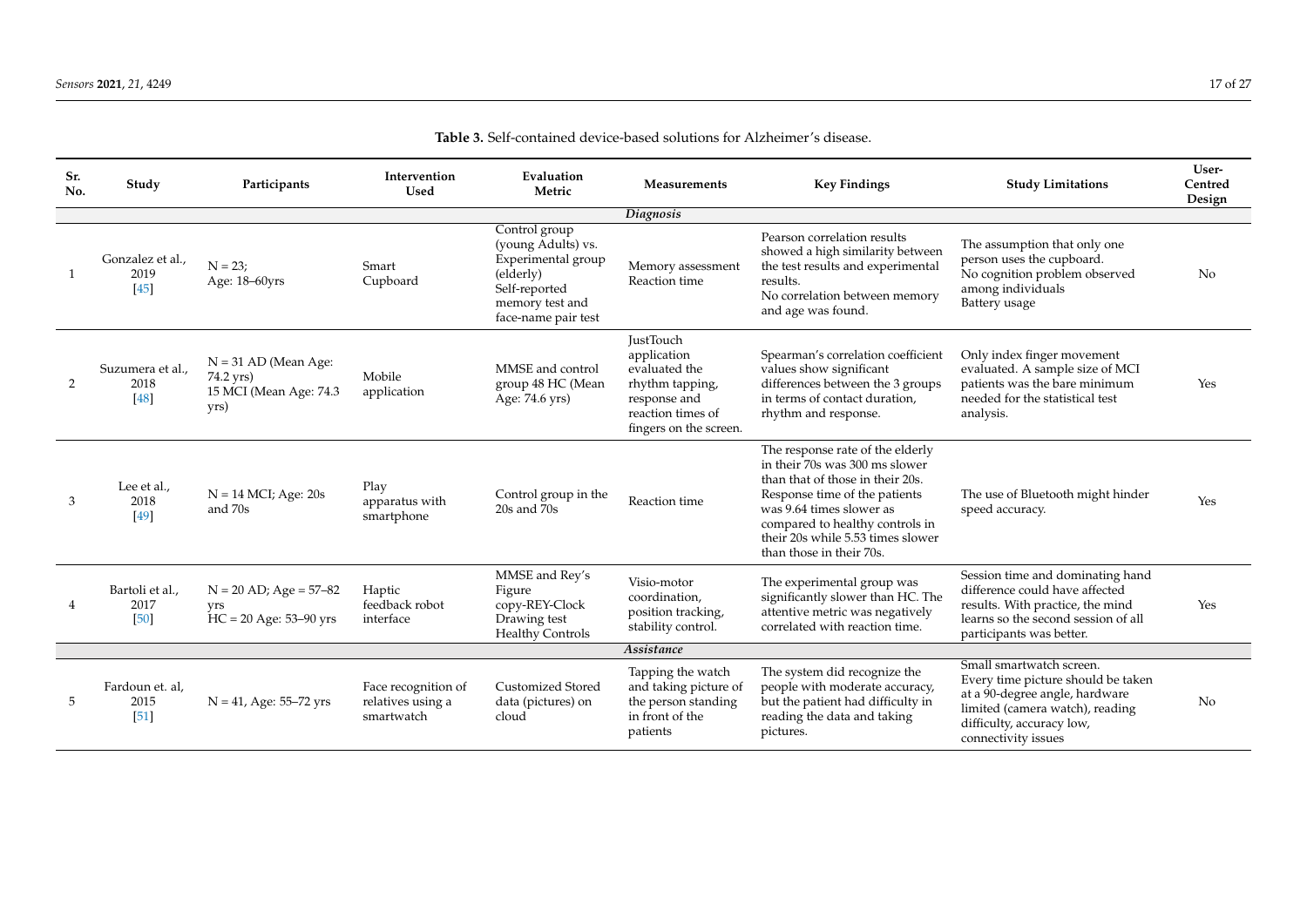| Sr.<br>No. | Study                                | Participants                                                                                     | Intervention<br><b>Used</b>                    | Evaluation<br>Metric                                                             | <b>Measurements</b>                                                      | <b>Key Findings</b>                                                                                                                                                                                                                            | <b>Study Limitations</b>                                                                                                                                                                                                       | User-<br>Centred<br>Design |
|------------|--------------------------------------|--------------------------------------------------------------------------------------------------|------------------------------------------------|----------------------------------------------------------------------------------|--------------------------------------------------------------------------|------------------------------------------------------------------------------------------------------------------------------------------------------------------------------------------------------------------------------------------------|--------------------------------------------------------------------------------------------------------------------------------------------------------------------------------------------------------------------------------|----------------------------|
|            |                                      |                                                                                                  |                                                |                                                                                  | Assistance                                                               |                                                                                                                                                                                                                                                |                                                                                                                                                                                                                                |                            |
| 6          | Rudzicz et al.,<br>2015<br>$[52]$    | $N = 10$ AD; Age $\geq 55$ yrs                                                                   | Walking and<br>interactive<br>robot ED         | Observed by<br>caregivers and<br>experimenter                                    | Robot monitored<br>ADLs of the patients<br>through visual<br>recognition | The robot tried to guide them if<br>they missed a step and also tried<br>to converse with the patients<br>using NLP. However, the users<br>did not interact with the robot<br>often enough ignoring the robot<br>prompts over 40% of the time. | Robot teleoperated, the caregiver<br>had to intervene, AD patient could<br>not understand complex guidelines,<br>could guide only through simple<br>tasks,                                                                     | No                         |
|            | McGoldrick<br>et al., 2019<br>$[53]$ | $N = 3 AD$ patients and<br>their caregivers; Age: 59,<br>71, 74<br>10-12 weeks study<br>duration | Mobile<br>Application                          | Observation by<br>caregivers and Tau-U<br>acceptance and<br>usability assessment | Reminders set by<br>caregivers for the<br>days and weeks.                | One AD patient left the<br>experiment after one week of the<br>intervention being used. Others<br>showed improvement in the<br>memory performance                                                                                              | Limited people, assessment criteria<br>mostly subjective, feeding of<br>reminders should be done<br>manually<br>Difficulty turning off reminders                                                                               | N <sub>0</sub>             |
|            |                                      |                                                                                                  |                                                |                                                                                  | <b>Therapy</b>                                                           |                                                                                                                                                                                                                                                |                                                                                                                                                                                                                                |                            |
| 8          | Lyu et al.,<br>2020<br>$[55]$        | $N = 18$<br>AD and caregivers; 12<br>weeks duration                                              | Smart robotic dog<br>and<br>wearable<br>system | Caregiver Burden<br>Inventory system<br>and questionnaire<br>assessment          | Physiological<br>parameters, mood<br>evaluation, EEG<br>signals,         | The robotic dog could interact<br>with the AD patients making<br>their mood better, on stimulus<br>provision music played. The<br>system could detect pneumonia<br>accurately. Caregiver burden<br>reduced because of the system.              | Low accuracy = $63\%$ , qualitative<br>assessment, many wearables, EEG<br>ear sensor, smart watch motion<br>sensors on legs pulse oximeter<br>band, etc., cardiopulmonary on<br>chest, internet required for<br>communication. | Yes                        |
|            | Stoekle et al.,<br>2016<br>[57]      | $N = 5$ ; Age = 62–69yrs<br>memory loss patients                                                 | Music Player                                   | Observational<br>readings<br>(experimenter)                                      | Direct observation of<br>the patients using<br>the music player          | The device can independently be<br>used, and the users were able to<br>shortlist the songs of their liking                                                                                                                                     | Dedicated hardware (iPad 4), a<br>limited number of songs, limited<br>sample people.                                                                                                                                           | Yes                        |

**Table 3.** *Cont.*

<span id="page-17-0"></span>Table: Acronyms: AD: Alzheimer's Disease; MCI: Mild Cognitive Decline; MMSE: Mini-Mental State Exam; HC: Healthy Controls.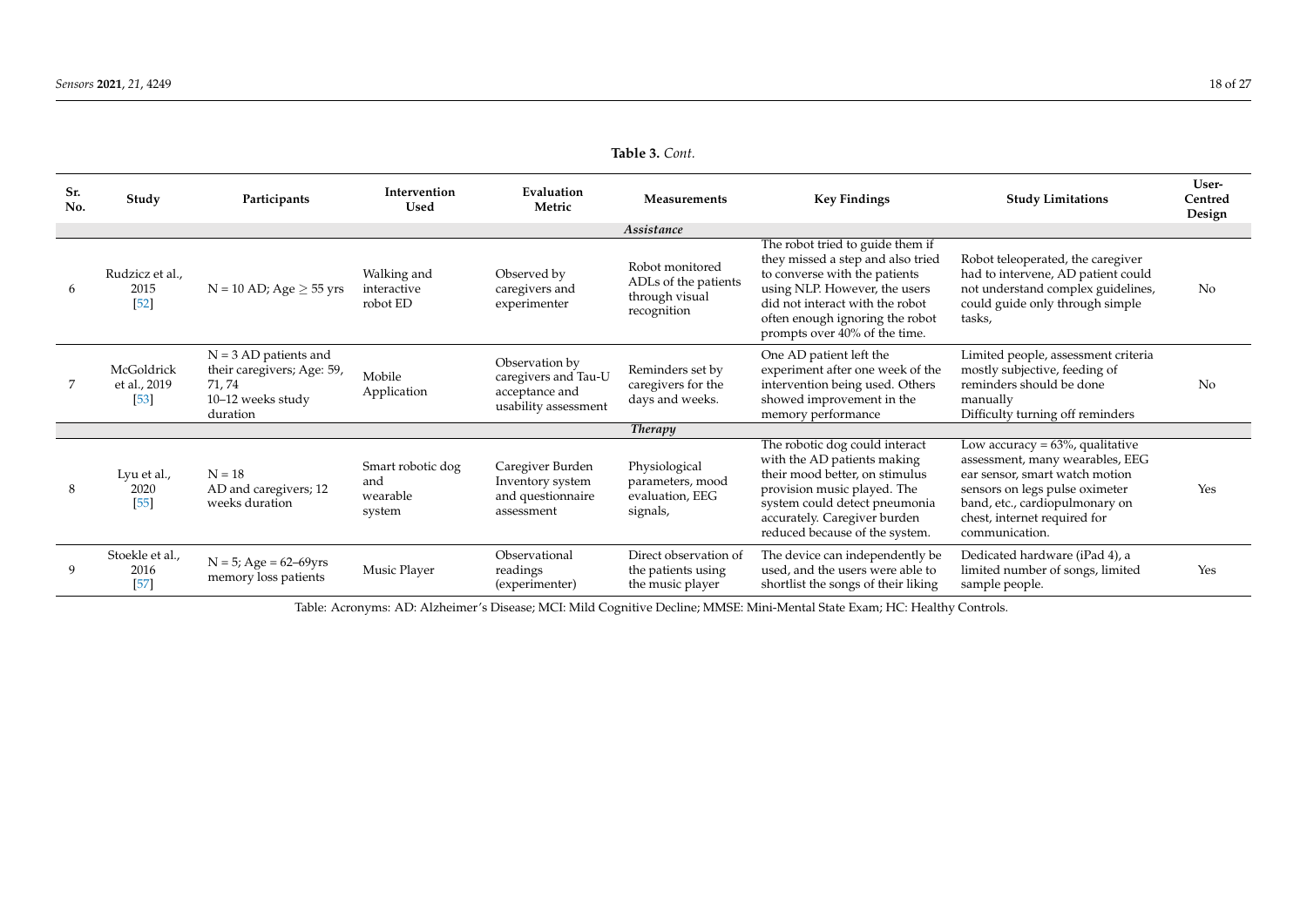# <span id="page-18-0"></span>**4. Discussion**

With the ever-increasing population of the elderly, the number of Alzheimer patients is also likely to increase. According to a 2019 report, 'Projections of older people with dementia care in the United Kingdom, 2019-2040', Wittenberg et al. state that currently 7.2% of people in the United Kingdom (UK) are suffering from dementia. This number is expected to increase exponentially in the years to come. Moreover, the increase in the prevalence rate of dementia is estimated to be 80% by the year 2040 [\[58\]](#page-26-6). This indicates a substantial increase within the next two decades, while in the United States of America (USA), it is estimated that the current number of people that are suffering from Alzheimer's over the age of 65 years is 5.5 million [\[59\]](#page-26-7). According to the 'Centre for Disease Control and Prevention, the problem of Alzheimer's disease and related dementia is to double by the year 2060 in the USA [\[60\]](#page-26-8). These numbers tend to increase in other parts of the world as well. As the average life expectancy increases all over the globe, the prevalence of Alzheimer's disease patients will tend to increase too. Global statistics state that in 2018, the total number of people with dementia was 50 million. This number is projected to rise to 152 million, which is a 204% percentage increase by the year 2050 [\[61\]](#page-26-9).

The high incidence numbers of this vulnerable population are associated with a high cost of care. The complex physiological changes, functional assistance and neuropsychiatric needs of Alzheimer's patients pose social and financial pressures on society, families and the overall healthcare systems. According to the research study of 2013, by Hurd et al. [\[62\]](#page-26-10), Alzheimer's and related dementia is the costliest disease in western countries. They state that out of all the types of dementia, the most expensive is Alzheimer's disease. Almost 160 billion dollars were spent annually on these diseases [\[14,](#page-24-11)[63,](#page-26-11)[64\]](#page-26-12). According to the Alzheimer's statistics report, these costs in 2018 have risen to 277 billion dollars [\[64\]](#page-26-12). These costs will keep on increasing with the ever-growing disease's prevalence, as stated above. Such high costs indicate that automated, sustainable and low-cost technological solutions need to be put into practice. The intelligent solutions as identified by the review can help individuals with their everyday tasks yet provide remote up-to-date health status information to the clinicians and caregivers for timely interventions whenever required.

The main objective of this review paper was to see the advancements in recent literature and the proposed solutions that exist for the management of Alzheimer's disease. These have the potential to assist the clinicians and Alzheimer's patients, in the selection of appropriate solutions mapping them into their daily practice for Alzheimer's disease management. The advantage of implementing such systems and devices in the daily life of Alzheimer patients is manifold. Moreover, the current study aimed to identify research gaps and challenges faced to orient the researchers for a better user-centric design for the intended purpose. The research studies reviewed and presented in the results section in this article have been classified according to the sensing technology (Research question 1). The details of how these technologies are playing their role in the care and management of Alzheimer's disease have also been discussed in the results section (Research question 2). The discussion section presents an overview of these results presented in Section [3](#page-4-0) and the associated challenges and limitations, in accordance with the focused research question of this review paper.

The breadth and depth of the reviewed research articles in the current study indicate prospective outcomes of these intelligent sensing technologies for viable solutions for Alzheimer's disease. The range of solutions and the type of assistance they provide indicates that these intelligent sensing technologies, for the use of intricate diseases such as Alzheimer's, are still a developing area. However, the widespread use of smart devices and miniature sensing technologies is paving the way for them to be integrated into daily living without being noticed by the users. Moreover, their ability to provide contextaware adaptive responses increases their prospects in being suitable for use in managing Alzheimer's disease.

These solutions include both the distributed systems as well as the handheld devices and the robots. The distributed systems increase the possibilities of remote health monitor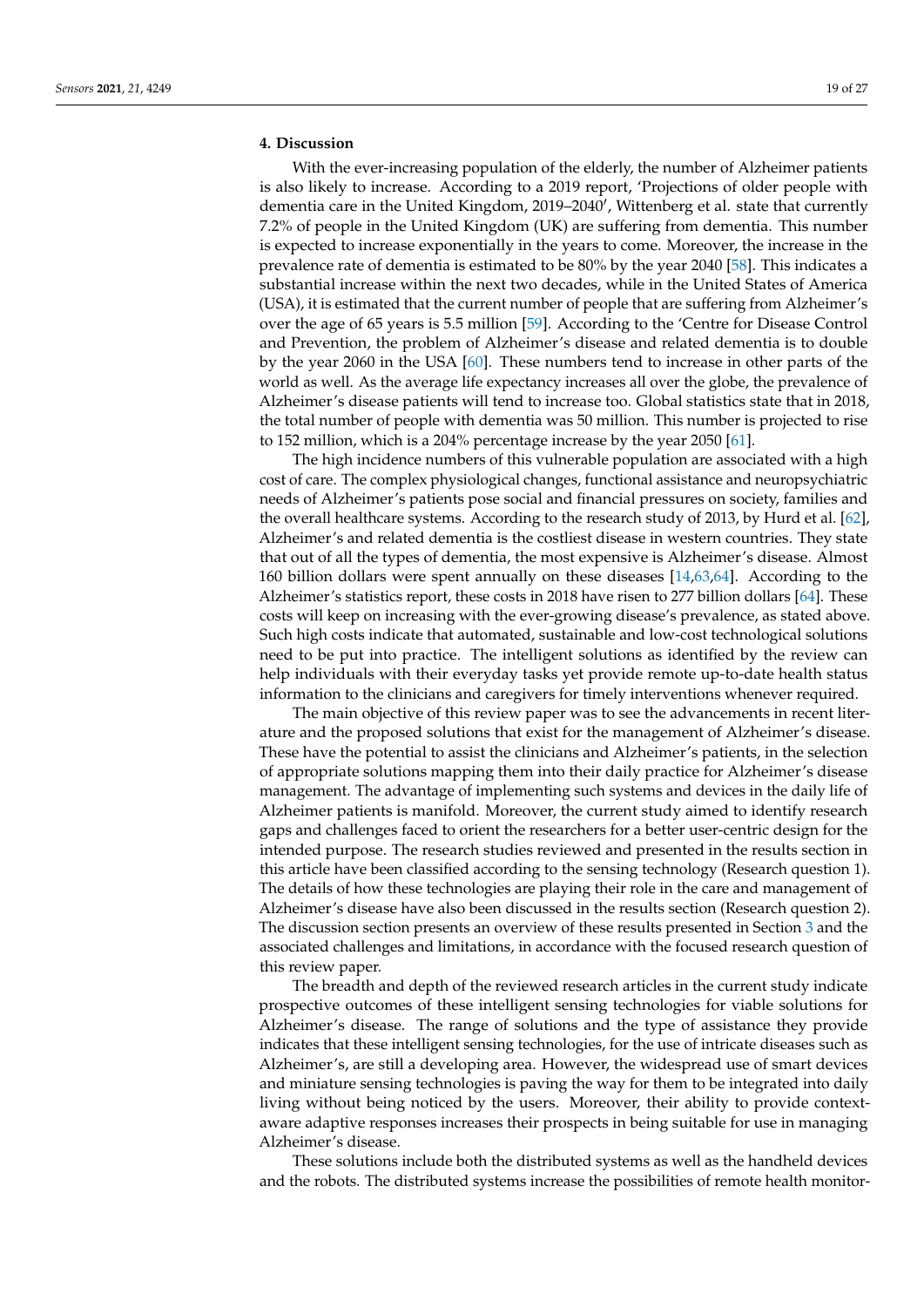ing of AD patients. These systems are suitable for in-home and care-home settings. The idea of intelligent assistive technology is to provide automated context-aware updates that can not only help in the early diagnosis but also monitor the progression of the disease. Moreover, it enables timely therapeutic interventions based on the progression speed of the disease. This helps in less damage as compared to no monitoring or even self-paced decision making as is evident by the study by Lazarou et al. [\[42\]](#page-25-14).

#### *4.1. Practical Implications of Using Intelligent Systems and Devices*

The following subsection discusses the strengths of these systems with a focus on the sensors used, signals being monitored through the sensors, and how these can play a role in the early diagnosis, daily monitoring and therapy of Alzheimer's disease patients in the comfort of their homes as well as in care home settings.

#### 4.1.1. Diagnosis of Alzheimer's Disease

It is observed that in the case of the distributed systems, the diagnosis of Alzheimer's disease is being done by monitoring the activities and mobility patterns of the subjects of interest. The signals monitored in the studies include walking speed [\[27](#page-24-25)[,28\]](#page-25-0), changes in mobility, absence from home, visitors, sleep patterns and toilet visits at night-time [\[31\]](#page-25-3). Gait speed was measured using passive infrared sensors installed in the homes of the patients. While absence from home, the presence of visitors and night-time toilet visits were monitored by magnetic door binary switches. In [\[29,](#page-25-1)[31\]](#page-25-3), RFID tags on active IoT devices carried by the patients such as mobile phones were also used to track the location and motion sensors were used to assess the environment of the user. Making using of Machine Learning algorithms, Bayesian inference and regression models, the studies use these sensor data to correlate these signals with the prevalence of cognitive decline and depression. A decline in cognition and mood changes both are symptoms of Alzheimer's disease.

In the case of handheld devices, the most common signal monitored is the pattern of finger tapping and measuring response time, reaction time and rhythm [\[45](#page-25-27)[,48](#page-25-30)[,49\]](#page-25-31). These have been monitored by smartphones and simple home furniture which was made intelligent using magnetic switches and programming an Arduino board. The smart cupboard assessed the decline in memory which is also a common symptom of early-stage Alzheimer's. Whereas, smart devices such as mobile phones and tablets are equipped with built-in motion and magnetic sensors. According to the study results, the response and reaction time are relatively much slower for those who suffer cognitive problems as compared to healthy controls. Mobile applications that access these sensors and calculate the response time can be of use and easily put into practice in daily lives especially in care-home setting and personal homes. The major advantage of such devices is that the results are quick, and their ubiquitous nature nowadays makes it a lucrative prospect for the early detection of Alzheimer's disease. Moreover, simple low-cost systems, as described in [\[45,](#page-25-27)[50\]](#page-25-32), that assess memory and visio-motor coordination of individuals can easily be implemented not only aiding in a quick diagnosis, but also these kinds of systems can help in therapy purposes as well. The repetition of such tasks strengthens their motor and cognitive abilities thus aiding in slowing down the progression of the neuronal and functional damage caused by Alzheimer's disease.

# 4.1.2. Monitoring and Assistance of Alzheimer's Disease Patients

The smart-home sensors, such as magnetic switches attached to doors and cupboards, pressure mats for monitoring the presence of a person in and out of the bed or chair and tags attached to the everyday household objects can give valuable activity and contextual information. This data collected by various ambient home sensors combined with some wearables that monitor the physiological parameters such as heart rate and temperature can be used to assess the erratic mood changes of Alzheimer's patients [\[36\]](#page-25-8). The monitoring of the mobility and daily activities of the patients can help in assessing the autonomy, abnormal behaviours and functional decline [\[37](#page-25-9)[,39](#page-25-11)[,41\]](#page-25-13) of Alzheimer's patients.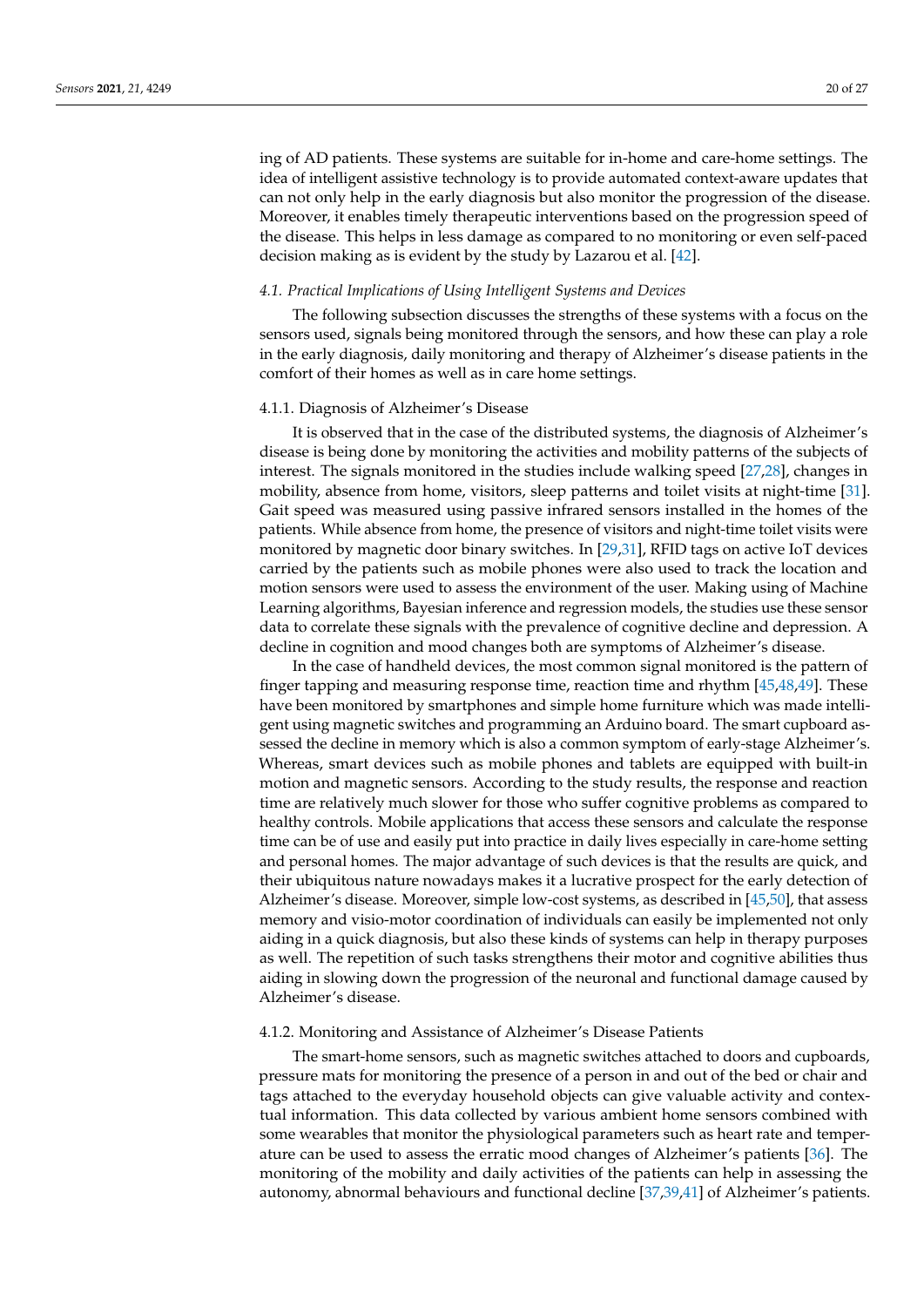The monitoring of daily activities can also aid in assisting caregivers, alerting them during abnormal activities or risky situations such as falls and night-time wanderings [\[40\]](#page-25-12). The provision of assistance in daily tasks, such as cleaning, cooking etc., such as that in [\[38\]](#page-25-10) through automated recorded messages can enhance the confidence of the elderly patients, ensuring autonomy and self-reliance. Moreover, the system introduced in [\[40\]](#page-25-12) that assists the patient back to bed through the activation of actuators can help reduce the caregiver burden, allowing the caregiver and family members also take adequate rest.

In the case of self-contained devices, the assistance is provided by sending reminder alerts for tasks and medicine [\[53\]](#page-25-35) or using robots that are equipped with various sensors such as cameras, temperature sensors, distance sensors, motion sensors, sensing the environment and using Natural Language Processing to interact with the patients [\[52\]](#page-25-34). There are commercial robots present for the aid of Alzheimer's patients; one such example is PARO (a seal robot). The robot assesses the mood of the patient and provides her company by responding to the gestures of the patients [\[65\]](#page-26-13). These socially assistive robots prove to be successful mood boosters for Alzheimer's patients.

# 4.1.3. Therapy of Alzheimer's Patients

The system described in [\[42\]](#page-25-14), makes use of ambient smart home sensors, such as motion sensors and tags attached to simple everyday household objects as well as wearables to monitor the sleep and mobility patterns of the subjects. The tags were also attached to drug boxes to monitor the subject's adherence to medicine. The study results indicated that the group which received automated reminders for medicine and regular updates from the clinicians based on their daily activities showed marked improvement in cognition as compared to the groups receiving the self-assessed, on-demand intervention and no intervention at all. This study indicates that continuous monitoring at home and sharing of the sensor data with clinicians can result in timely interventions and avoid drastic neuronal damage. Hence, such systems can practically play a vital role in slowing the progression of Alzheimer's disease.

In the case of handheld smart devices, [\[55\]](#page-26-1) introduced a robotic dog that could monitor mood changes, temperature and heart rate using various sensors. The results of the study indicate that the mood of the patients improves due to the interactive robot, posing less burden on the caregivers. Similar results were evident from a simple music application [\[57\]](#page-26-3), intended to boost the mood of Alzheimer's patients.

#### *4.2. Future Research Directions for Intelligent Systems*

The literature indicates the potential of intelligent systems; however, the translation of these systems to clinical practice is hampered by a few limitations. Below are listed a few shortcomings and suggestions for future research to make intelligent systems more effective for the diagnosis, monitoring and therapy for Alzheimer's disease.

# *(a) Maintaining long-term Patient Databases for Distributed Systems*

A positive aspect of the distributed systems is that they can continuously or regularly share updates with the clinician. However, to make such solutions effective, database management systems are required as an integral part of the system. These systems should maintain the patient's history to easily identify any irregular changes in the times to come. The studies that focused on the diagnosis of cognitive decline either have used datasets from the patient databases or have resulted as part of larger projects such as the dem@care and Oregon Center for Aging and Technology (ORCATECH) [\[27](#page-24-25)[,28\]](#page-25-0). Moreover, Alberdi et al. [\[31\]](#page-25-3) have studied 29 patients over a period of 2 years while the study in [\[41\]](#page-25-13) resulted from the patient data of 480 homes collected over a period of 8 years. Hence, these studies indicate that the diagnosis and indication of cognitive decline is a slow process that requires time, and it may vary from patient to patient.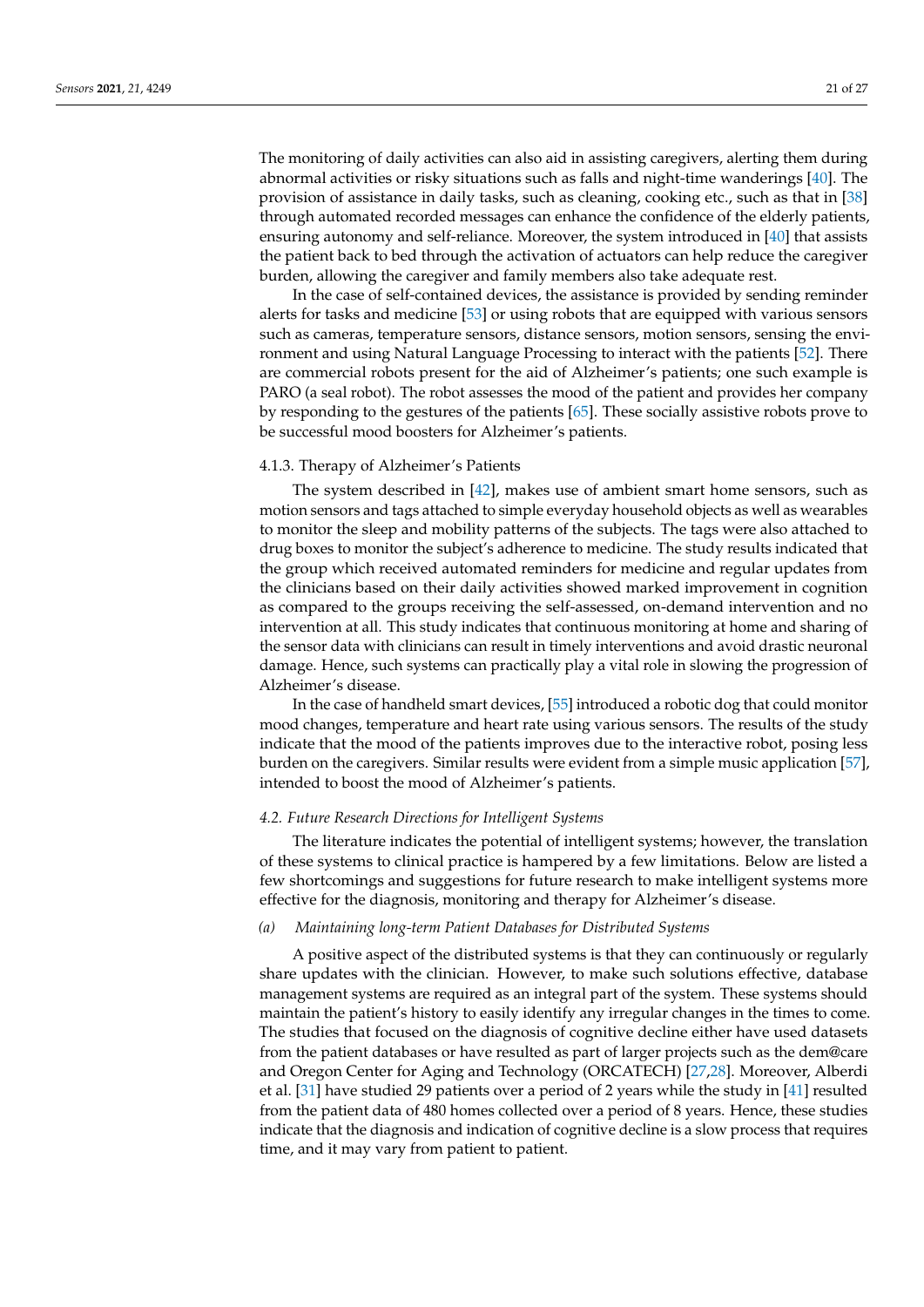# *(b) Multi-person settings in Distributed System Designs*

Most of the studies just mentioned for database management and implementing distributed systems have taken place in societies that had smart homes built for individual patients. Although this may be a lucrative solution for people living independently, it is not suitable for homes where more than one person resides. Such examples include the family of the patient living with her or multi-person settings such as care homes. As for those homes with more than one person, the first challenge comes from recognizing the person (person identification). As the simple motion sensors used in most of the studies can only detect motions and not identify by whom the motion was made. Hence, the motion sensors placed in common areas may detect motion through anyone present, thus making the activity profiling of the individual challenging unless indoor tracking is also done.

## *(c) Maintaining Privacy of the Individuals*

The prospect of continuous monitoring of Alzheimer patients by using simple smart home sensors that are commercially and readily available in the market seems much advantageous. These sensors are being used for the continuous monitoring of the individuals, recognizing the daily activity patterns and then separating these from the changing or risky profiles such as less socializing, less movement and increased visits to the toilets. Moreover, these systems can monitor behavioural changes which is also an important neuropsychiatric symptom of Alzheimer's disease. This symptom cannot be judged or indicated in short clinical visits. However, these distributed systems use cameras such as in [\[36–](#page-25-8)[38\]](#page-25-10) along with other sensors for the intended purpose. The drawback of the usage of cameras is the infringement of privacy.

The solutions need to be designed such that the privacy and citizenship of the patients are guarded. Although cameras can provide a more direct context-aware sensing system these also cause severe privacy infringements. Privacy is not only an issue in the sensing technology; in the case of data storage systems, there is also a potential threat of misuse of the patient data. Huge data storage systems and well maintained electronic medical records, on one hand, are lucrative aspects for the researchers but, on the other, are vulnerable to privacy risks. Hence, there is a need for clear policies for maintaining the data privacy rights of these storage systems. Policymakers and concerned organizations should come together to look into this issue.

# *(d) Need of Increase in Systems for Detection of Anomaly in Behaviour*

A study in [\[66\]](#page-26-14) was conducted by Gary and Mary West Health Institute in collaboration with the Centre to Advance Palliative Care (CAPC) to understand the most challenging behaviours of Alzheimer' patients. They surveyed over 500 caregivers by forming four in-person focus groups. According to their study, the most challenging behaviours of Alzheimer's patients is agitation, aggression and changing moods of the patients. This problem amounted to the maximum, contributing 25% among other challenges. This challenge of abnormal behaviour was followed by other problems such as speech decline or repeated speech (12%), wanderings of the patients (10%), inconsistence (10%), lateday confusion (8%), sleeplessness and adherence to medicine (6% and 4%, respectively). Given these statistics of the problems, only behavioural issues account for one-fourth of the remaining problems. Hence, feasible and practical solutions to mitigate this issue should be researched. According to the reviewed studies, only a couple of the studies are detecting mood issues [\[36,](#page-25-8)[55\]](#page-26-1) while only one study focuses on emotional encouragement through music [\[57\]](#page-26-3). Hence, further research should be carried out giving more attention to incorporate behavioural changes of Alzheimer's patients.

## *(e) Improving Provision of Everyday Assistance*

Intelligent sensing technologies are also being used to assist Alzheimer patients by helping them in their everyday tasks. This assistance is being provided by first observing the patients in a context that is, understanding the surroundings of the patient and then guiding them through alerts and messages. Alzheimer's disease patients have difficulty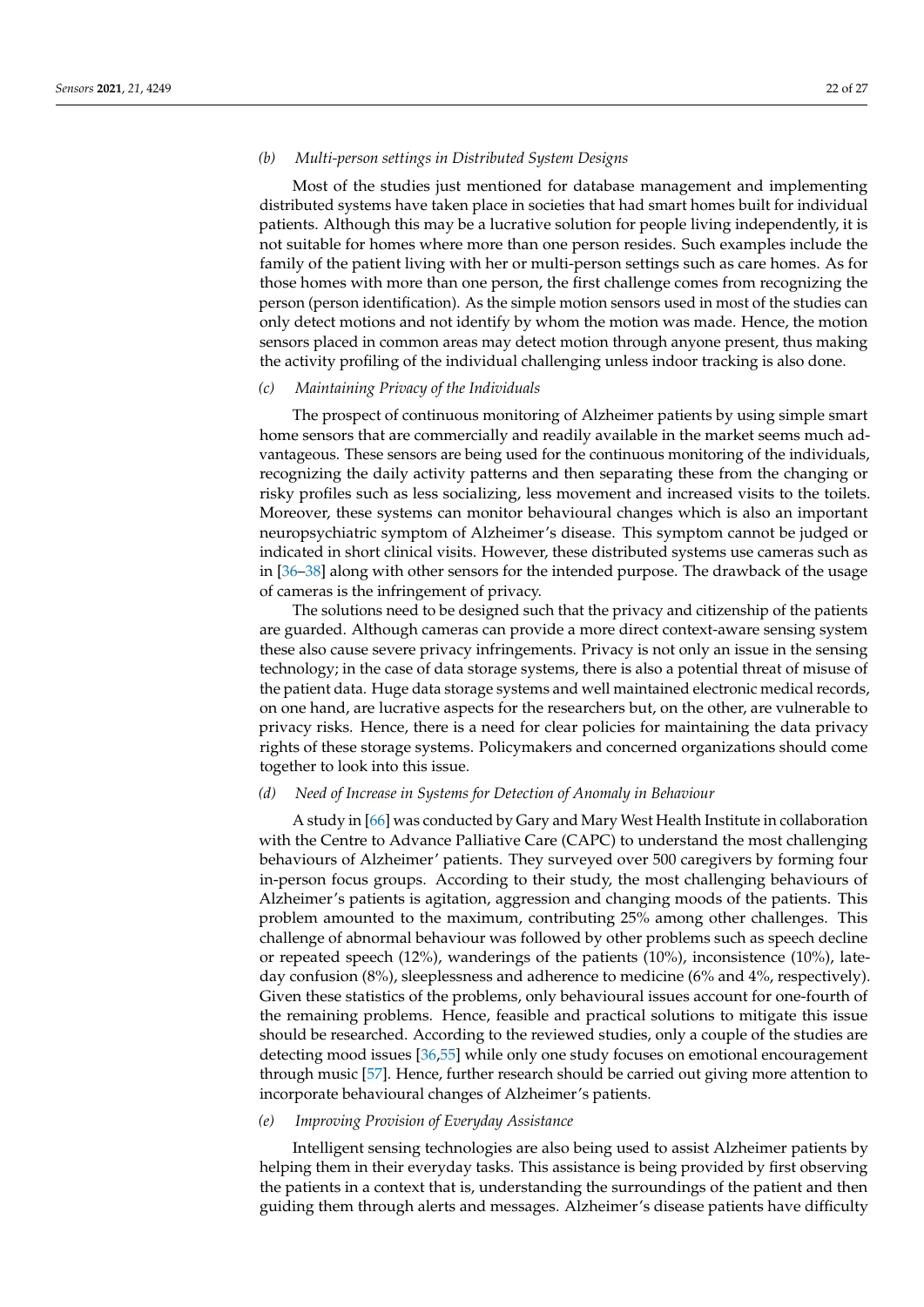performing their daily tasks especially in adhering to medicine due to forgetfulness along with dressing difficulties because of disorientation and confusion. Moreover, a very typical symptom and challenge experienced by caregivers is the night-time wanderings of Alzheimer's patients. Studies have developed systems to aid these problems through soothing music, automated voice messages and video assistants [\[37](#page-25-9)[,39](#page-25-11)[,40](#page-25-12)[,52\]](#page-25-34). However, these solutions also have a few limitations.

- (i) *Privacy Concern:* The first is that some of the studies are using cameras which raise the privacy concerns of the stakeholders.
- (ii) *Minimum User-Centric Approach:* It has been observed in the studies themselves, that AD patients feel stressed while responding to automated voice commands. Moreover, in [\[39\]](#page-25-11), although the system alerts the caregivers of the risky behaviour of the AD patient, the acceptability and usability rate were 50% and 30% which is quite low. The application used in [\[53\]](#page-25-35) as a reminder of medicine also deals with only 3 AD patients of which one left the study due to agitation experienced by the reminders generated by the application.
- (iii) *Low Accuracy:* The study that assisted the AD patient back to bed during night-time wandering involves only one patient, and the duration of the study was not enough to reach viable conclusions. Hence, a limited number of AD patients in the studies and low accuracy rates are of concern. Moreover, Fardoun et al. [\[51\]](#page-25-33) developed the device to aid in-person recognition for the AD patient; however, the screen size of the watch made it difficult for them to read or see the information. Hence, efforts should be made to take these considerations into account to improve the design solutions for assistance.

## *(f) Increase in Therapeutic Solutions*

As observed in the reviewed literature, the distributed systems and devices are also being implemented for non-pharmacological therapeutic purposes. The handheld devices either use a simple apparatus, mobile applications or virtual assistants that guide the patients in various ways through their therapies. Studies such as [\[50](#page-25-32)[,53\]](#page-25-35) aid the patient through automatic exercises for visio-motor coordination therapy, cognitive exercises or alerts aiding in memory. The smart robotic dog and the music player [\[55,](#page-26-1)[57\]](#page-26-3) also provide emotional support through music therapy. However, in the case of distributed systems [\[42\]](#page-25-14), the only therapy that is being provided is medication alerts and timely interventions by the clinician or caregiver. This limitation indicates an inadequate number of solutions for the therapy of Alzheimer's patients.

#### *(g) Robust Diagnostic using Handheld Devices*

In the case of handheld devices, the studies [\[48,](#page-25-30)[49\]](#page-25-31) try to assess the cognition decline through finger tapings using a mobile screen and a simple play apparatus attached to the mobile. The diagnosis of other symptoms of functional decline related to the disease progression has been done only using self-contained devices. These diagnostic symptoms include the decline of memory [\[45\]](#page-25-27), and visio-motor coordination [\[50\]](#page-25-32). These methods are quick, and the results confirm their accuracy. Although these devices have their strengths in a quick decision, a limitation mentioned by [\[50\]](#page-25-32) is that the user can learn the patterns of visio-motor games if played again and again. This limitation can be addressed if the cognitive exercises are designed based on randomized patterns. This will make the exercise a little challenging yet useful.

# *(h) Involvement of Clinicians in Solution Designs*

Another important observation that was seen is that clinicians were minimally involved in the development and design of the solutions for Alzheimer's disease. Most of the studies involve caregivers as stakeholders for their perspectives while designing the distributed systems, applications and handheld devices. Progression is a slow process, and to truly translate the technological solutions into long-term healthcare practice, the clinicians also need to be involved in the design and development phase of these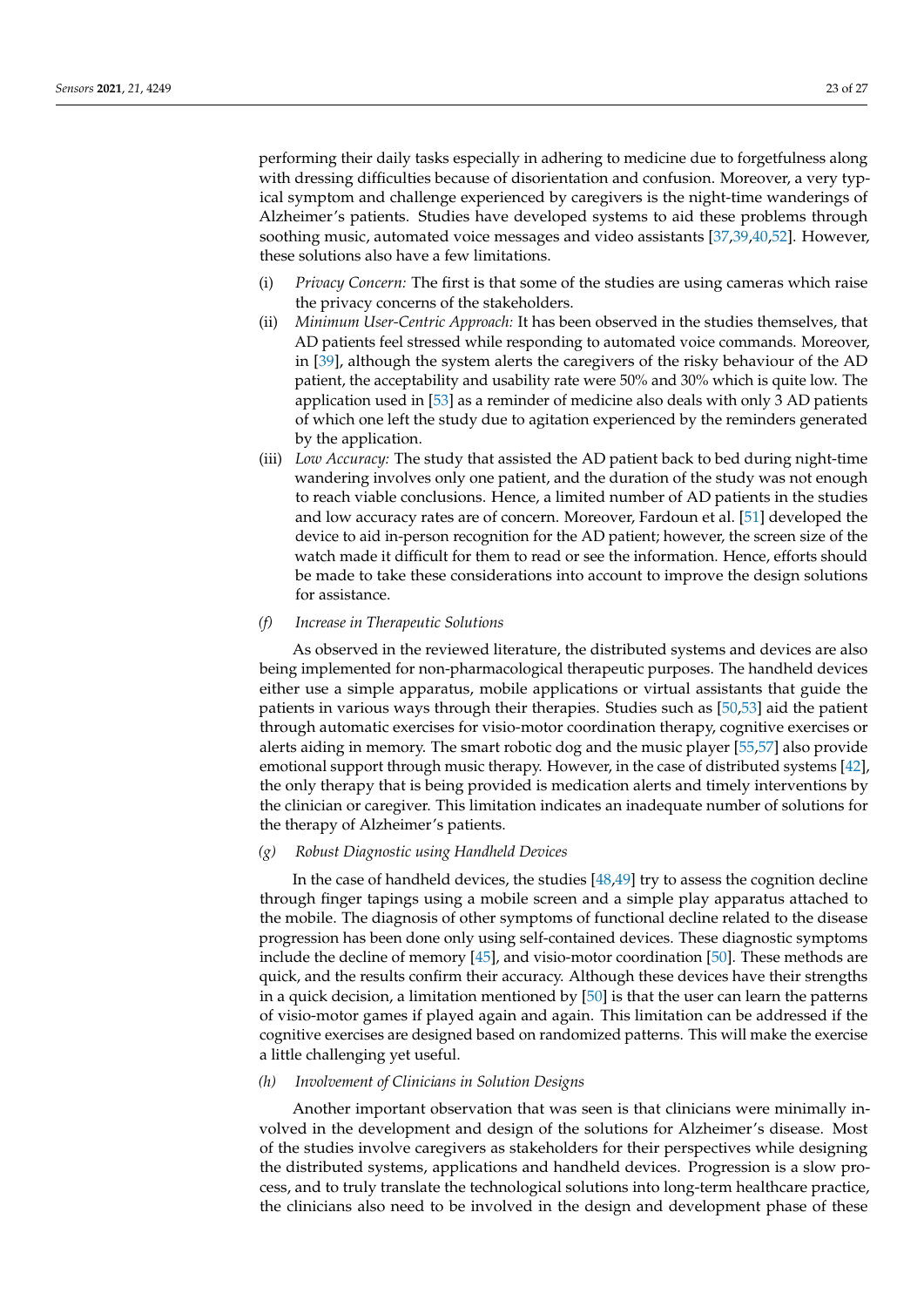technological solutions. Such a limitation implies that the proposed solutions cannot be confidently implemented by caregivers or clinicians for the management of Alzheimer's disease. However, this constraint also indicates the challenge faced by the researchers proposing solutions for such an intricate disease. The direct involvement of the vulnerable population requires great care and precautions for many reasons. The prime reasons being the old age, easily agitated moods and frailty of such individuals. Furthermore, the widely varying symptoms between various individuals and the range of age of the patients also pose further challenges for user-centred designs. Hence, there is a need for the combined efforts where the researchers, clinicians, formal and informal caregivers can collaborate to come up with solutions that are effective and safe resulting in the user-centric design in true spirit.

## <span id="page-23-0"></span>**5. Conclusions**

The current study presents an overview of the intelligent technologies designed and developed for Alzheimer's disease management, mentioned in the recent literature from 2015 to 2020. Alzheimer's is an incurable, progressive neurodegenerative disease, which with time results in serious dysfunction of the individual suffering from it. Intelligent sensing technologies have the potential to provide low cost, sustainable clinical and homebased solutions as compared to the existing expensive and dedicated lab-oriented solutions. These can help in prolonging the stay of the patients at home and reducing hospitalizations. The continuous monitoring of the patients and regular updates being sent to the clinicians can result in timely therapeutic interventions. This can potentially aid in reducing the extensive healthcare costs spent every year on the management and care of Alzheimer's disease. Moreover, with the existing challenge of the pandemic, these intelligent solutions become all the more necessary. Now that Alzheimer's patients are forced to stay at home for their safety, interventions of smart technology can provide a viable solution. These technologies can help in avoiding visits to clinics and hospitals for regular checkups and follow-ups, minimizing the risk of exposing the vulnerable elderly to other disease risks such as COVID-19. Automated solutions integrated into the daily lives of Alzheimer's disease patients cannot only help in assisting the individuals but also reduce the stress and burden of the formal and informal caregivers. These solutions if effectively implemented can help improve the quality of life of the patients and their caregivers. Hence, awareness is to be increased among the societies and people who are directly involved in the care of Alzheimer's patients. They need to be made aware that how these intelligent, context-aware, ubiquitous and low-cost technological solutions can help in prolonging the life of their loved one by making it easy, safe and independent. However, the practical implementation of these intelligent technological solutions is hampered by a few limitations and challenges as discussed in the discussion section above. Hence, this review article not only highlights the practical role of intelligent sensing technologies for Alzheimer's patients but also suggests future improvements for further research in this area.

**Author Contributions:** Conceptualization: N.G.; Methodology: N.G. and T.A.; Formal Analysis: N.G.; Investigation: N.G. and T.A.; Resources: N.G.; Writing and Original Draft: N.G.; Review and Editing: N.G.; Supervision: T.A. All authors have read and agreed to the published version of the manuscript.

**Funding:** This research received no external funding.

**Institutional Review Board Statement:** Not applicable.

**Informed Consent Statement:** Not applicable.

**Data Availability Statement:** Not applicable.

**Conflicts of Interest:** The authors declare no conflict of interest.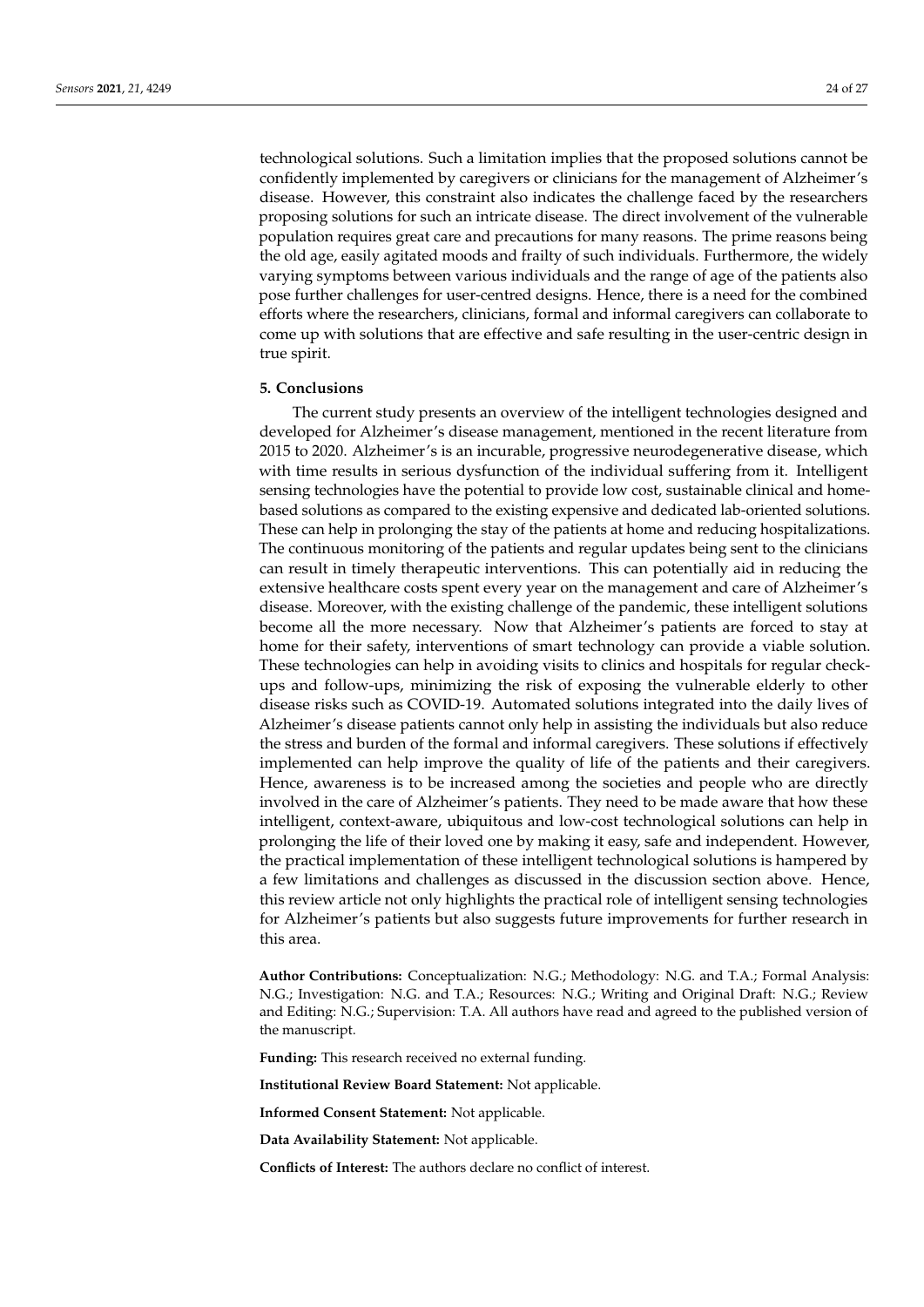# **References**

- <span id="page-24-0"></span>1. Brain Health- World Health Organization. Available online: [https://www.who.int/health-topics/brain-health#tab=tab\\_2](https://www.who.int/health-topics/brain-health#tab=tab_2) (accessed on 11 November 2020).
- <span id="page-24-1"></span>2. GBD 2016 Neurology Collaborators. Global, regional, and national burden of neurological disorders, 1990–2016: A systematic analysis for the Global Burden of Disease Study 2016. *Lancet Neurol.* **2019**, *18*, 459–480. [\[CrossRef\]](http://doi.org/10.1016/S1474-4422(18)30499-X)
- <span id="page-24-2"></span>3. Serrano-Pozo, A.; Frosch, M.P.; Masliah, E.; Hyman, B.T. Neuropathological Alterations in Alzheimer Disease. *Cold Spring Harb. Perspect. Med.* **2011**, *1*, a006189. [\[CrossRef\]](http://doi.org/10.1101/cshperspect.a006189) [\[PubMed\]](http://www.ncbi.nlm.nih.gov/pubmed/22229116)
- <span id="page-24-3"></span>4. Reiman, E.M.; Quiroz, Y.T.; Fleisher, A.S.; Chen, K.; Velez-Pardos, C.; Jimenez Del-Rio, M.; M Fagan, A.; R Shah, A.; Alvarez, S.; Arbelaez, A.; et al. Brain imaging and fluid biomarker analysis in young adults at genetic risk for autosomal dominant Alzheimer's disease in the presenilin 1 E280A kindred: A case-control study. *Lancet Neurol.* **2012**, *11*, 1048–1056. [\[CrossRef\]](http://doi.org/10.1016/S1474-4422(12)70228-4)
- <span id="page-24-4"></span>5. Bateman, R.J.; Xiong, C.; Benzinger, T.L.; Fagan, A.M.; Goate, A.; Fox, N.C.; S Marcus, D.; J Cairns, N.; Xie, X.; M Blazey, T.; et al. Clinical and biomarker changes in dominantly inherited Alzheimer's disease. *N. Engl. J. Med.* **2012**, *367*, 795–804. [\[CrossRef\]](http://doi.org/10.1056/NEJMoa1202753) [\[PubMed\]](http://www.ncbi.nlm.nih.gov/pubmed/22784036)
- <span id="page-24-5"></span>6. Heemels, M.-T. Neurodegenerative diseases. *Nat. Cell Biol.* **2016**, *539*, 179. [\[CrossRef\]](http://doi.org/10.1038/539179a)
- <span id="page-24-6"></span>7. Alzheimer's Association. 2020 Alzheimer's disease facts and figures (US). *Alzheimer's Dement.* **2020**, *16*, 391–460. [\[CrossRef\]](http://doi.org/10.1002/alz.12068)
- <span id="page-24-7"></span>8. Joddrell, P.; Astell, A.J. Studies Involving People with Dementia and Touchscreen Technology: A Literature Review. *JMIR Rehabil. Assist. Technol.* **2016**, *3*, e10. [\[CrossRef\]](http://doi.org/10.2196/rehab.5788) [\[PubMed\]](http://www.ncbi.nlm.nih.gov/pubmed/28582254)
- <span id="page-24-19"></span>9. Lussier, M.; Lavoie, M.; Giroux, S.; Consel, C.; Guay, M.; Macoir, J.; Hudon, C.; Lorrain, D.; Talbot, L.; Langlois, F.; et al. Early Detection of Mild Cognitive Impairment with In-Home Monitoring Sensor Technologies Using Functional Measures: A Systematic Review. *IEEE J. Biomed. Health Inform.* **2018**, *23*, 838–847. [\[CrossRef\]](http://doi.org/10.1109/JBHI.2018.2834317)
- <span id="page-24-8"></span>10. Sánchez, S.M.; Mora-Simon, S.; Herrera-Santos, J.; Roncero, A.O.; Corchado, J.M. Intelligent Dolls and robots for the treatment of elderly people with dementia. *ADCAIJ Adv. Distrib. Comput. Artif. Intell. J.* **2020**, *9*, 99–112. [\[CrossRef\]](http://doi.org/10.14201/ADCAIJ20209199112)
- <span id="page-24-9"></span>11. Asghar, I.; Cang, S.; Yu, H. A systematic mapping study on assitive technologies for people with dementia. In Proceedings of the 2015 9th International Conference on Software, Knowledge, Information Management and Applications (SKIMA), Kathmandu, Nepal, 15–17 December 2015; pp. 1–8.
- <span id="page-24-10"></span>12. Hollis, F. What is Smart Technology. Available online: <http://incontrol-uk.com/what-is-smart-technology/> (accessed on 2 January 2021).
- 13. Silverio-Fernández, M.; Renukappa, S.; Suresh, S. What is a smart device?—A conceptualisation within the paradigm of the internet of things. *Vis. Eng.* **2018**, *6*. [\[CrossRef\]](http://doi.org/10.1186/s40327-018-0063-8)
- <span id="page-24-11"></span>14. Ienca, M.; Fabrice, J.; Elger, B.S.; Caon, M.; Pappagallo, A.S.; Kressig, R.W.; Wangmo, T. Intelligent Assistive Technology for Alzheimer's Disease and Other Dementias: A Systematic Review. *J. Alzheimer's Dis.* **2017**, *56*, 1301–1340. [\[CrossRef\]](http://doi.org/10.3233/JAD-161037)
- <span id="page-24-12"></span>15. Marshall, M. *ASTRID: A Guide to Using Technology within Dementia Care*; Hawker Puplications: London, UK, 2000.
- <span id="page-24-13"></span>16. Costanzo, M.C.; Arcidiacono, C.; Rodolico, A.; Panebianco, M.; Aguglia, E.; Signorelli, M.S. Diagnostic and interventional implications of telemedicine in Alzheimer's disease and mild cognitive impairment: A literature review. *Int. J. Geriatr. Psychiatry* **2020**, *35*, 12–28. [\[CrossRef\]](http://doi.org/10.1002/gps.5219) [\[PubMed\]](http://www.ncbi.nlm.nih.gov/pubmed/31617247)
- <span id="page-24-26"></span><span id="page-24-14"></span>17. Maresova, P.; Tomsone, S.; Lameski, P.; Madureira, J.; Mendes, A.; Zdravevski, E.; Chorbev, I.; Trajkovik, V.; Ellen, M.; Rodile, K. Technological Solutions for Older People with Alzheimer's Disease: Review. *Curr. Alzheimer Res.* **2018**, *15*, 975–983. [\[CrossRef\]](http://doi.org/10.2174/1567205015666180427124547)
- <span id="page-24-15"></span>18. Pillai, J.; Bonner-Jackson, A. Review of Information and Communication Technology Devices for Monitoring Functional and Cognitive Decline in Alzheimer's Disease Clinical Trials. *J. Health Eng.* **2015**, *6*, 71–84. [\[CrossRef\]](http://doi.org/10.1260/2040-2295.6.1.71) [\[PubMed\]](http://www.ncbi.nlm.nih.gov/pubmed/25708378)
- <span id="page-24-16"></span>19. Elfaki, A.O.; Alotaibi, M. The role of M-health applications in the fight against Alzheimer's: Current and future directions. *mHealth* **2018**, *4*, 32. [\[CrossRef\]](http://doi.org/10.21037/mhealth.2018.07.03) [\[PubMed\]](http://www.ncbi.nlm.nih.gov/pubmed/30225239)
- <span id="page-24-17"></span>20. García-Betances, R.I.; Waldmeyer, M.T.A.; Fico, G.; Cabrera-Umpiérrez, M.F. A Succinct Overview of Virtual Reality Technology Use in Alzheimer's Disease. *Front. Aging Neurosci.* **2015**, *7*, 80. [\[PubMed\]](http://www.ncbi.nlm.nih.gov/pubmed/26029101)
- <span id="page-24-18"></span>21. Ginnavaram, S.R.R.; Myneni, M.B.; Padmaja, B. An intelligent assistive VR tool for elderly people with mild cognitive impairment: Vr components and applications. *Int. J. Adv. Sci. Technol.* **2020**, *29*, 796–803.
- <span id="page-24-20"></span>22. Montenegro, J.M.F.; Villarini, B.; Angelopoulou, A.; Kapetanios, E.; Garcia-Rodriguez, J.; Argyriou, V. A Survey of Alzheimer's Disease Early Diagnosis Methods for Cognitive Assessment. *Sensors* **2020**, *20*, 7292. [\[CrossRef\]](http://doi.org/10.3390/s20247292)
- <span id="page-24-21"></span>23. Liberati, A.; Altman, D.G.; Tetzlaff, J.; Mulrow, C.; Gøtzsche, P.C.; Ioannidis, J.P.A.; Clarke, M.; Devereaux, P.J.; Kleijnen, J.; Moher, D. The PRISMA statement for reporting systematic reviews and meta-analyses of studies that evaluate health care interventions: Explanation and elaboration. *PLoS Med.* **2009**, *6*, e1000100. [\[CrossRef\]](http://doi.org/10.1371/journal.pmed.1000100) [\[PubMed\]](http://www.ncbi.nlm.nih.gov/pubmed/19621070)
- <span id="page-24-22"></span>24. Morris, J.C. The clinical dementia rating (CDR): Current version and scoring rules. *Neurology* **1993**, *43*, 2412–2414. [\[CrossRef\]](http://doi.org/10.1212/WNL.43.11.2412-a)
- <span id="page-24-23"></span>25. Folstein, M.F.; Folstein, S.E.; McHugh, P.R. "Mini-mental state". A practical method for grading the cognitive state of patients for the clinician. *J. Psychiatr. Res.* **1975**, *12*, 189–198. [\[CrossRef\]](http://doi.org/10.1016/0022-3956(75)90026-6)
- <span id="page-24-24"></span>26. Nasreddine, Z.S.; Phillips, N.A.; Bedirian, V.; Charbonneau, S.; Whitehead, V.; Collin, I.; Cummings, J.L.; Chertkow, H. The Montreal Cognitive Assessment, MoCA: A Brief Screening Tool For Mild Cognitive Impairment. *J. Am. Geriatr. Soc.* **2005**, *53*, 695–699. [\[CrossRef\]](http://doi.org/10.1111/j.1532-5415.2005.53221.x) [\[PubMed\]](http://www.ncbi.nlm.nih.gov/pubmed/15817019)
- <span id="page-24-25"></span>27. Akl, A.; Taati, B.; Mihailidis, A. Autonomous Unobtrusive Detection of Mild Cognitive Impairment in Older Adults. *IEEE Trans. Biomed. Eng.* **2015**, *62*, 1383–1394. [\[CrossRef\]](http://doi.org/10.1109/TBME.2015.2389149) [\[PubMed\]](http://www.ncbi.nlm.nih.gov/pubmed/25585407)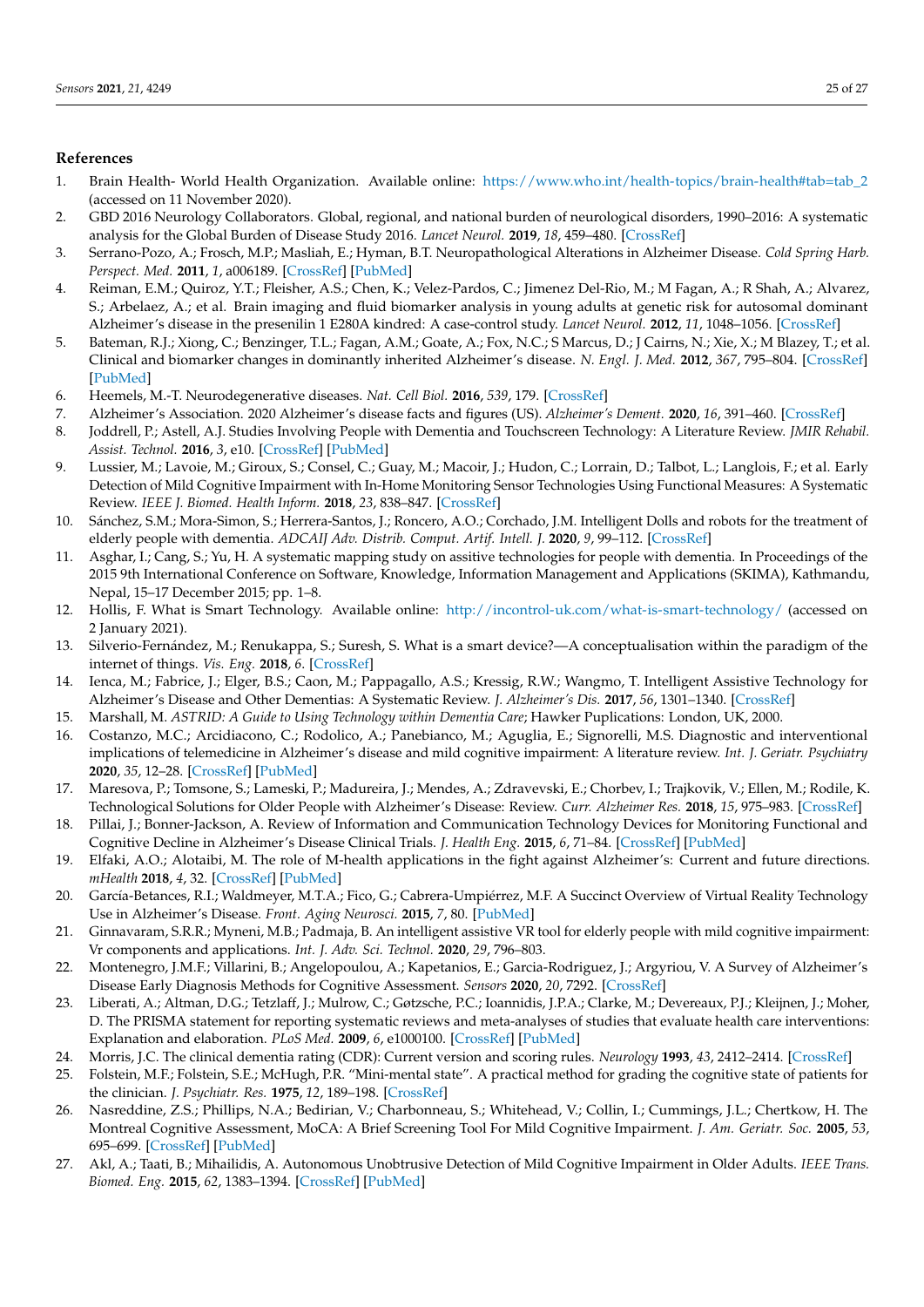- <span id="page-25-22"></span><span id="page-25-21"></span><span id="page-25-20"></span><span id="page-25-19"></span><span id="page-25-18"></span><span id="page-25-17"></span><span id="page-25-0"></span>28. Akl, A.; Snoek, J.; Mihailidis, A. Unobtrusive Detection of Mild Cognitive Impairment in Older Adults Through Home Monitoring. *IEEE J. Biomed. Heal. Inform.* **2017**, *21*, 339–348. [\[CrossRef\]](http://doi.org/10.1109/JBHI.2015.2512273) [\[PubMed\]](http://www.ncbi.nlm.nih.gov/pubmed/26841424)
- <span id="page-25-23"></span><span id="page-25-1"></span>29. Kaur, P.D.; Sharma, P. IC-SMART: IoTCloud enabled Seamless Monitoring for Alzheimer Diagnosis and Rehabilitation SysTem. *J. Ambient. Intell. Humaniz. Comput.* **2019**, *11*, 3387–3403. [\[CrossRef\]](http://doi.org/10.1007/s12652-019-01534-5)
- <span id="page-25-2"></span>30. Hanley, J. Characteristic (ROC) curve. *J. Radiol.* **1982**, *143*, 29–36. [\[CrossRef\]](http://doi.org/10.1148/radiology.143.1.7063747)
- <span id="page-25-24"></span><span id="page-25-3"></span>31. Alberdi, A.; Weakley, A.; Schmitter-Edgecombe, M.; Cook, D.J.; Aztiria, A.; Basarab, A.; Barrenechea, M. Smart Home-Based Prediction of Multidomain Symptoms Related to Alzheimer's Disease. *IEEE J. Biomed. Health Inform.* **2018**, *22*, 1720–1731. [\[CrossRef\]](http://doi.org/10.1109/JBHI.2018.2798062)
- <span id="page-25-25"></span><span id="page-25-4"></span>32. Rikli, R.E.; Jones, C.J. Development and Validation of a Functional Fitness Test for Community-Residing Older Adults. *J. Aging Phys. Act.* **1999**, *7*, 129–161. [\[CrossRef\]](http://doi.org/10.1123/japa.7.2.129)
- <span id="page-25-26"></span><span id="page-25-5"></span>33. Podsiadlo, D.; Richardson, S. The timed "Up & Go": A test of basic functional mobility for frail elderly persons. *J. Am. Geriatrics Soc.* **1991**, *39*, 142–148.
- <span id="page-25-6"></span>34. Randolph, C.; Tierney, M.C.; Mohr, E.; Chase, T.N. The Repeatable Battery for the Assessment of Neuropsychological Status (RBANS): Preliminary Clinical Validity. *J. Clin. Exp. Neuropsychol.* **1998**, *20*, 310–319. [\[CrossRef\]](http://doi.org/10.1076/jcen.20.3.310.823)
- <span id="page-25-7"></span>35. Sheikh, J.I.; Yesavage, J.A. Geriatric depression scale (GDS) recent evidence and development of a shorter version. *Clin. Gerontol.* **1986**, *5*, 165–173.
- <span id="page-25-36"></span><span id="page-25-8"></span>36. Alvarez, F.; Popa, M.; Solachidis, V.; Hernandez-Penaloza, G.; Belmonte-Hernandez, A.; Asteriadis, S.; Vretos, N.; Quintana, M.; Theodoridis, T.; Dotti, D.; et al. Behavior Analysis through Multimodal Sensing for Care of Parkinson's and Alzheimer's Patients. *IEEE MultiMedia* **2018**, *25*, 14–25. [\[CrossRef\]](http://doi.org/10.1109/MMUL.2018.011921232)
- <span id="page-25-9"></span>37. Karakostas, A.; König, A.; Crispim-Junior, C.; Bremond, F.; Derreumaux, A.; Lazarou, I.; Kompatsiaris, I.; Tsolaki, M.; Robert, P. A French–Greek Cross-Site Comparison Study of the Use of Automatic Video Analyses for the Assessment of Autonomy in Dementia Patients. *Biosensors* **2020**, *10*, 103. [\[CrossRef\]](http://doi.org/10.3390/bios10090103) [\[PubMed\]](http://www.ncbi.nlm.nih.gov/pubmed/32825735)
- <span id="page-25-10"></span>38. Braley, R.; Fritz, R.; Van Son, C.R.; Schmitter-Edgecombe, M. Prompting Technology and Persons with Dementia: The Significance of Context and Communication. *Gerontologist* **2019**, *59*, 101–111. [\[CrossRef\]](http://doi.org/10.1093/geront/gny071) [\[PubMed\]](http://www.ncbi.nlm.nih.gov/pubmed/29897450)
- <span id="page-25-37"></span><span id="page-25-11"></span>39. Cavallo, F.; Aquilano, M.; Arvati, M. An Ambient Assisted Living Approach in Designing Domiciliary Services Combined with Innovative Technologies for Patients with Alzheimer's Disease. *Am. J. Alzheimer's Dis. Dementiasr.* **2014**, *30*, 69–77. [\[CrossRef\]](http://doi.org/10.1177/1533317514539724) [\[PubMed\]](http://www.ncbi.nlm.nih.gov/pubmed/24951634)
- <span id="page-25-38"></span><span id="page-25-12"></span>40. Radziszewski, R.; Ngankam, H.K.; Grégoire, V.; Lorrain, D.; Pigot, H.; Giroux, S. Designing calm and non-intrusive ambient assisted living system for monitoring nighttime wanderings. *Int. J. Pervasive Comput. Commun.* **2017**, *13*, 114–129. [\[CrossRef\]](http://doi.org/10.1108/IJPCC-02-2017-0015)
- <span id="page-25-39"></span><span id="page-25-13"></span>41. Lyons, B.E.; Eaustin, D.; Eseelye, A.; Epetersen, J.; Yeargers, J.; Eriley, T.; Esharma, N.; Mattek, N.C.; Ewild, K.; Edodge, H.; et al. Pervasive Computing Technologies to Continuously Assess Alzheimerâ€™s Disease Progression and Intervention Efficacy. *Front. Aging Neurosci.* **2015**, *7*, 102. [\[CrossRef\]](http://doi.org/10.3389/fnagi.2015.00102)
- <span id="page-25-41"></span><span id="page-25-40"></span><span id="page-25-14"></span>42. Lazarou, I.; Stavropoulos, T.G.; Meditskos, G.; Andreadis, S.; Kompatsiaris, I. (Yiannis); Tsolaki, M. Long-Term Impact of Intelligent Monitoring Technology on People with Cognitive Impairment: An Observational Study. *J. Alzheimer's Dis.* **2019**, *70*, 757–792. [\[CrossRef\]](http://doi.org/10.3233/JAD-190423) [\[PubMed\]](http://www.ncbi.nlm.nih.gov/pubmed/31256141)
- <span id="page-25-42"></span><span id="page-25-15"></span>43. Petersen, R.C.; Smith, G.E.; Waring, S.C.; Ivnik, R.J.; Tangalos, E.G.; Kokmen, E. Mild cognitive impairment: Clinical characterization and outcome. *Arch. Neurol.* **1999**, *56*, 303–308. [\[CrossRef\]](http://doi.org/10.1001/archneur.56.3.303)
- <span id="page-25-16"></span>44. American Psychiatric Association. *Diagnostic and Statistical Manual of Mental Disorders (DSM-V)*; American Psychiatric Association: Washington, DC, USA, 1994.
- <span id="page-25-27"></span>45. González-Landero, F.; García-Magariño, I.; Amariglio, R.; Lacuesta, R. Smart Cupboard for Assessing Memory in Home Environment. *Sensors* **2019**, *19*, 2552. [\[CrossRef\]](http://doi.org/10.3390/s19112552)
- <span id="page-25-28"></span>46. Hampstead, B.M.; Sathian, K.; Moore, A.B.; Nalisnick, C.; Stringer, A.Y. Explicit memory training leads to improved memory for face–name pairs in patients with mild cognitive impairment: Results of a pilot investigation. *J. Int. Neuropsychol. Soc.* **2008**, *14*, 883–889. [\[CrossRef\]](http://doi.org/10.1017/S1355617708081009)
- <span id="page-25-29"></span>47. Self-Reported Memory Test, Psychology Today. Available online: [http://psychologytoday.tests.psychtests.com/bin/transfer?](http://psychologytoday.tests.psychtests.com/bin/transfer?req=MTF8MzM2MHw2NzI5MDI0fDB8MQ==) [req=MTF8MzM2MHw2NzI5MDI0fDB8MQ==](http://psychologytoday.tests.psychtests.com/bin/transfer?req=MTF8MzM2MHw2NzI5MDI0fDB8MQ==) (accessed on 13 April 2021).
- <span id="page-25-30"></span>48. Suzumura, S.; Osawa, A.; Maeda, N.; Sano, Y.; Kandori, A.; Mizuguchi, T.; Yin, Y.; Kondo, I. Differences among patients with Alzheimer's disease, older adults with mild cognitive impairment and healthy older adults in finger dexterity. *Geriatr. Gerontol. Int.* **2018**, *18*, 907–914. [\[CrossRef\]](http://doi.org/10.1111/ggi.13277)
- <span id="page-25-31"></span>49. Lee, W.; Kang, J.; Kim, H.; Yeom, H. A Study on Art Therapy of Patients with Alzheimer's Disease and Mild Cognitive Impairment by Smart Pin Screen. *J. Eng. Appl. Sci.* **2018**, *13*, 1014–1017.
- <span id="page-25-32"></span>50. Bartoli, E.; Caso, F.; Magnani, G.; Baud-Bovy, G. Low-Cost Robotic Assessment of Visuo-Motor Deficits in Alzheimer's Disease. *IEEE Trans. Neural Syst. Rehabil. Eng.* **2017**, *25*, 852–860. [\[CrossRef\]](http://doi.org/10.1109/TNSRE.2017.2708715) [\[PubMed\]](http://www.ncbi.nlm.nih.gov/pubmed/28574362)
- <span id="page-25-33"></span>51. Fardoun, H.M.; Mashat, A.A.; Castillo, J.R. Recognition of familiar people with a mobile cloud architecture for Alzheimer patients. *Disabil. Rehabil.* **2015**, *39*, 398–402. [\[CrossRef\]](http://doi.org/10.3109/09638288.2015.1025992)
- <span id="page-25-34"></span>52. Rudzicz, F.; Wang, R.; Begum, M.; Mihailidis, A. Speech Interaction with Personal Assistive Robots Supporting Aging at Home for Individuals with Alzheimer's Disease. *ACM Trans. Access. Comput.* **2015**, *7*, 1–22. [\[CrossRef\]](http://doi.org/10.1145/2744206)
- <span id="page-25-35"></span>53. McGoldrick, C.; Crawford, S.; Evans, J.J. MindMate: A single case experimental design study of a reminder system for people with dementia. *Neuropsychol. Rehabil.* **2021**, *31*, 18–38. [\[CrossRef\]](http://doi.org/10.1080/09602011.2019.1653936)